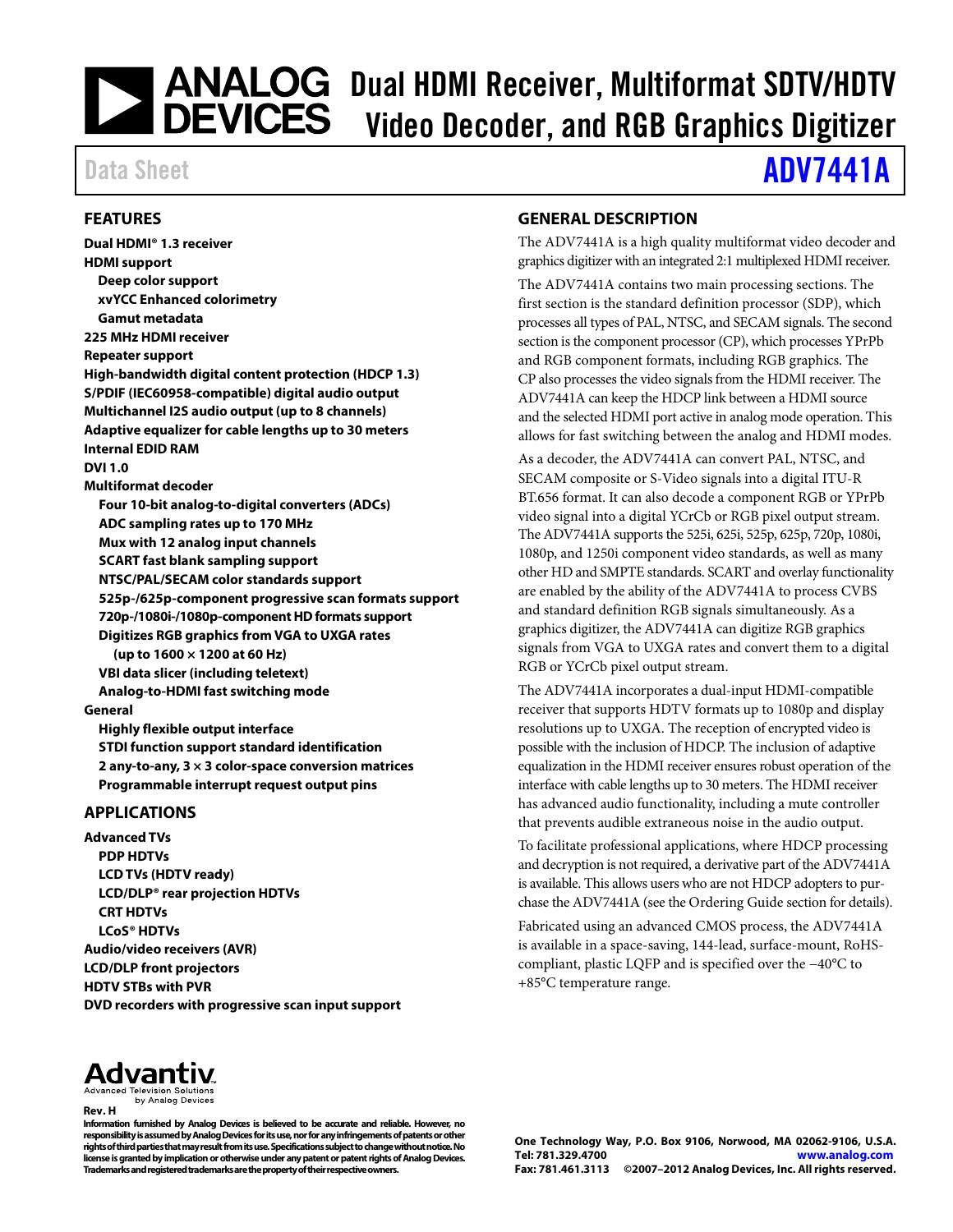### TABLE OF CONTENTS

| Pin Configuration and Function Descriptions 11           |
|----------------------------------------------------------|
|                                                          |
|                                                          |
|                                                          |
| Standard Definition Processor Pixel Data Output Modes 14 |

### <span id="page-1-0"></span>**REVISION HISTORY**

| $2/12$ —Rev. G to Rev. H                            |  |
|-----------------------------------------------------|--|
|                                                     |  |
| Changes to ADV7441A Evaluation Platform Section  24 |  |

#### **5/11—Rev. F to Rev. G** Added Endnote 10 (Table 1) ........................................................... 4

#### **11/10—Rev. E to Rev. F**

| Changes to Product Title and Features Section 1 |  |
|-------------------------------------------------|--|
|                                                 |  |
|                                                 |  |

#### **7/09—Rev. D to Rev. E**

| Change to Pin No. Order for AIN1 to AIN12 Pins (Table 7) 12 |  |
|-------------------------------------------------------------|--|
|-------------------------------------------------------------|--|

#### **4/09—Rev. C to Rev. D**

| Changes to Package Thermal Performance Section  10 |  |
|----------------------------------------------------|--|
|                                                    |  |

| Component Processor Pixel Data Output Modes 14 |
|------------------------------------------------|
|                                                |
|                                                |
|                                                |
|                                                |
|                                                |
|                                                |
|                                                |
|                                                |
|                                                |
|                                                |
|                                                |
|                                                |
|                                                |
| Recommended External Loop Filter Components 23 |
|                                                |
|                                                |
|                                                |

#### **1/09—Rev. B to Rev. C**

| Changes to Static Performance Parameter and Power                  |  |
|--------------------------------------------------------------------|--|
|                                                                    |  |
| Changes to HDMI Specifications Parameter, Table 37                 |  |
| Change to Maximum Junction Temperature ( $T_{LMAX}$ ), Table 5  10 |  |
| Changes to Package Thermal Performance Section  10                 |  |
| Changes to ADV7441A Evaluation Platform Section  24                |  |
|                                                                    |  |
|                                                                    |  |
|                                                                    |  |

#### **7/08—Revision B: Initial Version**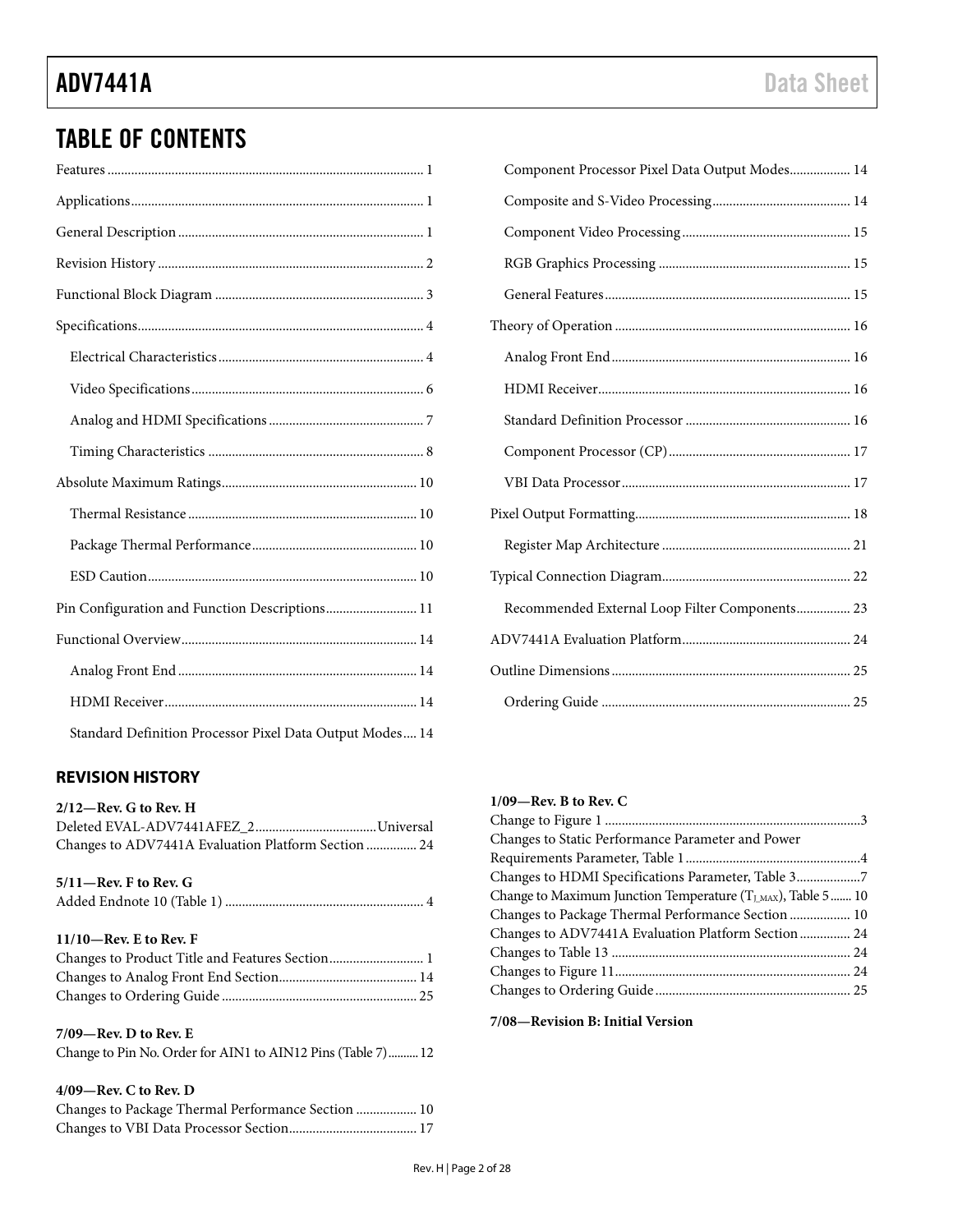### Data Sheet **ADV7441A**

<span id="page-2-0"></span>



*Figure 1.*

Rev. H | Page 3 of 28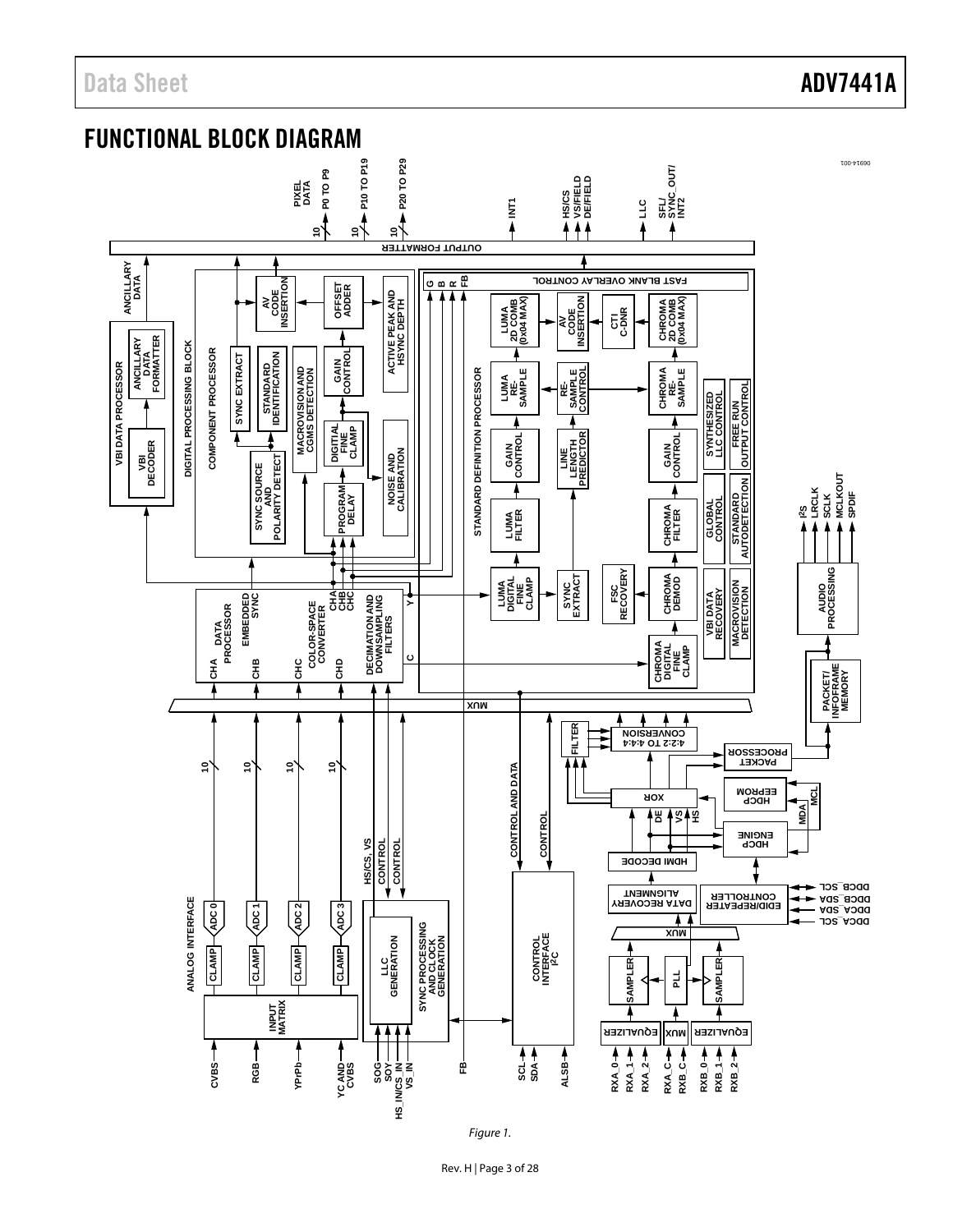### <span id="page-3-0"></span>**SPECIFICATIONS**

### <span id="page-3-1"></span>**ELECTRICAL CHARACTERISTICS**

AVDD = 1.71 V to 1.89 V, DVDD = 1.62 V to 1.98 V, DVDDIO = 2.97 V to 3.63 V, PVDD = 1.71 V to 1.89 V, TVDD = 3.135 V to 3.465 V, CVDD = 1.71 V to 1.89 V. Operating temperature range is −40°C to +85°C, unless otherwise noted.

| Table 1.                           |                            |                                                    |                |              |            |             |
|------------------------------------|----------------------------|----------------------------------------------------|----------------|--------------|------------|-------------|
| Parameter <sup>1</sup>             | Symbol                     | <b>Test Conditions</b>                             | Min            | <b>Typ</b>   | <b>Max</b> | <b>Unit</b> |
| STATIC PERFORMANCE <sup>2</sup>    |                            |                                                    |                |              |            |             |
| Resolution (Each ADC)              | N                          |                                                    |                |              | 10         | <b>Bits</b> |
| <b>Integral Nonlinearity</b>       | INL                        | BSL 27 MHz (@ a 10-bit level)                      |                | $-0.5/+2$    |            | <b>LSB</b>  |
|                                    |                            | BSL 54 MHz (@ a 10-bit level)                      |                | $-0.5/ + 2$  |            | <b>LSB</b>  |
|                                    |                            | BSL 74 MHz (@ a 10-bit level)                      |                | $-0.5/+1.5$  |            | <b>LSB</b>  |
|                                    |                            | BSL 110 MHz (@ a 10-bit level)                     |                | $-0.7/+2$    |            | <b>LSB</b>  |
|                                    |                            | BSL 170 MHz (@ an 8-bit level)                     |                | $-0.25/+0.5$ |            | <b>LSB</b>  |
| <b>Differential Nonlinearity</b>   | <b>DNL</b>                 | At 27 MHz (@ a 10-bit level)                       |                | $-0.5/+0.5$  |            | <b>LSB</b>  |
|                                    |                            | At 54 MHz (@ a 10-bit level)                       |                | ±0.5         |            | <b>LSB</b>  |
|                                    |                            | At 74 MHz (@ a 10-bit level)                       |                | ±0.5         |            | <b>LSB</b>  |
|                                    |                            | At 110 MHz (@ a 10-bit level)                      |                | ±0.5         |            | <b>LSB</b>  |
|                                    |                            | At 170 MHz (@ an 8-bit level)                      |                | $-0.25/+0.2$ |            | <b>LSB</b>  |
| <b>DIGITAL INPUTS</b>              |                            |                                                    |                |              |            |             |
| Input High Voltage <sup>3</sup>    | V <sub>IH</sub>            |                                                    | $\overline{2}$ |              |            | V           |
|                                    |                            | HS_IN/CS_IN, VS_IN low trigger mode                | 0.7            |              |            | v           |
| Input Low Voltage <sup>3</sup>     | $V_{IL}$                   |                                                    |                |              | 0.8        | $\vee$      |
|                                    |                            | HS_IN/CS_IN, VS_IN low trigger mode                |                |              | 0.3        | V           |
| <b>Input Current</b>               | <b>I</b> <sub>IN</sub>     | Pin 21 (RESET)                                     | $-60$          |              | $+60$      | μA          |
|                                    |                            | All input pins other than Pin 21                   | $-10$          |              | $+10$      | μA          |
| Input Capacitance <sup>4</sup>     | $C_{IN}$                   |                                                    |                |              | 10         | pF          |
| <b>DIGITAL OUTPUTS</b>             |                            |                                                    |                |              |            |             |
| Output High Voltage <sup>5</sup>   | <b>V</b> <sub>OH</sub>     | $I_{\text{SOWRCE}} = 0.4 \text{ mA}$               | 2.4            |              |            | V           |
| Output Low Voltage <sup>5</sup>    | $V_{OL}$                   | $I_{SINK} = 3.2$ mA                                |                |              | 0.4        | $\vee$      |
| High Impedance Leakage Current     | <b>LEAK</b>                |                                                    |                |              | 10         | μA          |
| Output Capacitance <sup>4</sup>    | $C_{OUT}$                  |                                                    |                |              | 20         | pF          |
| POWER REQUIREMENTS <sup>4</sup>    |                            |                                                    |                |              |            |             |
| <b>Digital Core Power Supply</b>   | <b>DVDD</b>                |                                                    | 1.62           | 1.8          | 1.98       | V           |
| Digital I/O Power Supply           | <b>DVDDIO</b>              |                                                    | 2.97           | 3.3          | 3.63       | V           |
| PLL Power Supply                   | <b>PVDD</b>                |                                                    | 1.71           | 1.8          | 1.89       | v           |
| Analog Power Supply                | <b>AVDD</b>                |                                                    | 1.71           | 1.8          | 1.89       | v           |
| <b>Terminator Power Supply</b>     | <b>TVDD</b>                |                                                    | 3.135          | 3.3          | 3.465      | $\vee$      |
| <b>Comparator Power Supply</b>     | <b>CVDD</b>                |                                                    | 1.71           | 1.8          | 1.89       | V           |
| <b>Digital Core Supply Current</b> | <b>I</b> <sub>DVDD</sub>   | CVBS input sampling @ 54 MHz <sup>6, 7</sup>       |                | 140          | 198        | mA          |
|                                    |                            | Graphics RGB sampling @ 108 MHz <sup>6,7</sup>     |                | 141          | 290        | mA          |
|                                    |                            | SCART RGB fast blank sampling @ 54 MHz67           |                | 152          | 218        | mA          |
|                                    |                            | YPrPb 1080p sampling @ 148.5 MHz6,7                |                | 203          | 305        | mA          |
|                                    |                            | HDMI RGB sampling @ 165 MHz <sup>7, 8, 9</sup>     |                | 242          | 358        | mA          |
|                                    |                            | HDMI RGB sampling @ 225 MHz <sup>7, 8, 9</sup>     |                | 242          | 414        | mA          |
| Digital I/O Supply Current         | <b>I</b> <sub>DVDDIO</sub> | CVBS input sampling @ 54 MHz <sup>6,7</sup>        |                | 16           | 48         | mA          |
|                                    |                            | Graphics RGB sampling @ 108 MHz <sup>6,7</sup>     |                | 17           | 80         | mA          |
|                                    |                            | SCART RGB fast blank sampling @ 54 MHz6,7          |                | 16           | 50         | mA          |
|                                    |                            | YPrPb 1080p sampling @ 148.5 MHz6,7                |                | 42           | 136        | mA          |
|                                    |                            | HDMI RGB sampling @ 165 MHz <sup>7, 8, 9</sup>     |                | 17           | 192        | mA          |
|                                    |                            | HDMI RGB sampling @ 225 MHz <sup>7, 8, 9, 10</sup> |                | $20\,$       | 151        | mA          |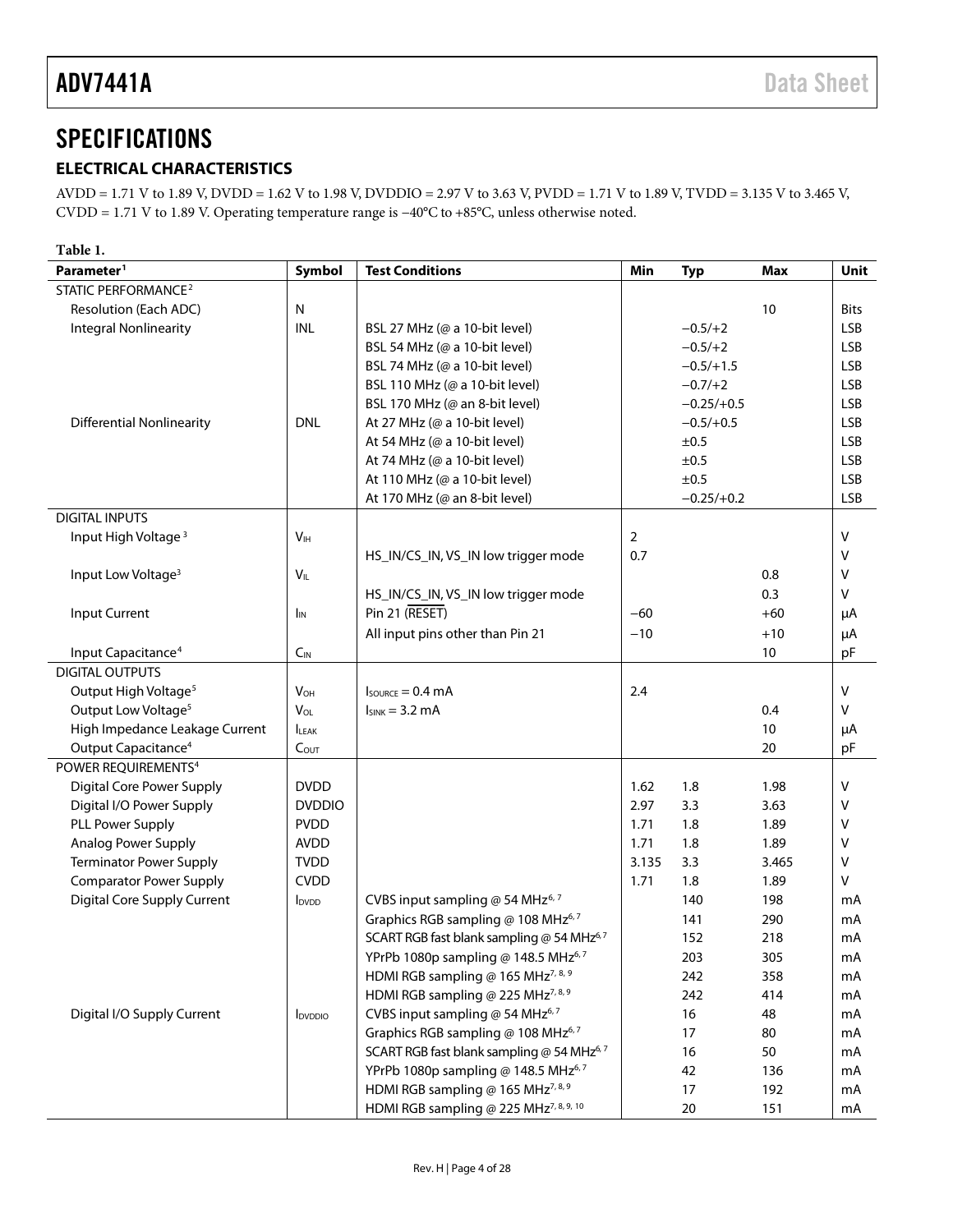### <span id="page-4-0"></span>Data Sheet **ADV7441A**

| Parameter <sup>1</sup>              | Symbol                   | <b>Test Conditions</b>                                 | <b>Min</b> | <b>Typ</b> | Max            | <b>Unit</b> |
|-------------------------------------|--------------------------|--------------------------------------------------------|------------|------------|----------------|-------------|
| <b>HDMI Comparators</b>             | <b>I</b> CVDD            | CVBS input sampling @ 54 MHz <sup>6,7</sup>            |            | 56         | 83             | mA          |
| <b>TMDS PLL and Equalizer</b>       |                          | Graphics RGB sampling @ 108 MHz <sup>6,7</sup>         |            | 56         | 83             | mA          |
| <b>Supply Current</b>               |                          | SCART RGB fast blank sampling @ 54 MHz <sup>6, 7</sup> |            | 56         | 83             | mA          |
|                                     |                          | YPrPb 1080p sampling @ 148.5 MHz6,7                    |            | 56         | 83             | mA          |
|                                     |                          | HDMI RGB sampling @ 165 MHz <sup>7, 8, 9</sup>         |            | 86         | 111            | mA          |
|                                     |                          | HDMI RGB sampling @ 225 MHz <sup>7,8,9</sup>           |            | 95         | 125            | mA          |
| Analog Supply Current <sup>11</sup> | <b>AVDD</b>              | CVBS input sampling @ 54 MHz <sup>6,7</sup>            |            | 63         | 115            | mA          |
|                                     |                          | Graphics RGB sampling @ 108 MHz <sup>6,7</sup>         |            | 174        | 312            | mA          |
|                                     |                          | SCART RGB fast blank sampling @ 54 MHz <sup>6,7</sup>  |            | 225        | 388            | mA          |
|                                     |                          | YPrPb 1080p sampling @ 148.5 MHz6,7                    |            | 180        | 318            | mA          |
|                                     |                          | HDMI RGB sampling @ 165 MHz <sup>7, 8, 9</sup>         |            | 0          | 2              | mA          |
|                                     |                          | HDMI RGB sampling @ 225 MHz <sup>7, 8, 9</sup>         |            | 0          | $\overline{2}$ | mA          |
| <b>Terminator Supply Current</b>    | <b>TVDD</b>              | CVBS input sampling @ 54 MHz <sup>6,7</sup>            |            | 12         | 20             | mA          |
|                                     |                          | Graphics RGB sampling @ 108 MHz <sup>6,7</sup>         |            | 12         | 20             | mA          |
|                                     |                          | SCART RGB fast blank sampling @ 54 MHz $6,7$           |            | 12         | 20             | mA          |
|                                     |                          | YPrPb 1080p sampling @ 148.5 MHz6,7                    |            | 12         | 20             | mA          |
|                                     |                          | HDMI RGB sampling @ 165 MHz <sup>7, 8, 9, 12</sup>     |            | 42         | 97             | mA          |
|                                     |                          | HDMI RGB sampling @ 225 MHz <sup>7, 8, 9, 12</sup>     |            | 63         | 100            | mA          |
| Audio and Video PLL Supply Current  | <b>I</b> <sub>PVDD</sub> | CVBS input sampling @ 54 MHz <sup>6,7</sup>            |            | 18         | 24             | mA          |
|                                     |                          | Graphics RGB sampling @ 108 MHz <sup>6,7</sup>         |            | 14         | 22             | mA          |
|                                     |                          | SCART RGB fast blank sampling @ 54 MHz <sup>6,7</sup>  |            | 17         | 24             | mA          |
|                                     |                          | YPrPb 1080p sampling @ 148.5 MHz <sup>6,7</sup>        |            | 19         | 25             | mA          |
|                                     |                          | HDMI RGB sampling @ 165 MHz <sup>7,8,9</sup>           |            | 10         | 20             | mA          |
|                                     |                          | HDMI RGB sampling @ 225 MHz <sup>7, 8, 9</sup>         |            | 15         | 21             | mA          |
| Power-Down Current                  | <b>IPWRDN</b>            |                                                        |            | 11.6       |                | mA          |
| Power-Up Time                       | t <sub>PWRUP</sub>       |                                                        |            | 25         |                | ms          |

<span id="page-4-1"></span>1 The minimum/maximum specifications are guaranteed over the −40°C to +85°C temperature range (T<sub>MIN</sub> to T<sub>MAX</sub>).

<sup>2</sup> All ADC linearity tests were performed at input range full scale − 12.5% and at zero scale + 12.5%.

<sup>3</sup> Pin 1, Pin 105, Pin 106, and Pin 144 are 5 V tolerant.

<sup>4</sup> Guaranteed by characterization.

<sup>5</sup> The V<sub>OH</sub> and V<sub>OL</sub> levels were obtained using the default drive strength value (0x15) in User Map Register 0xF4.

<sup>6</sup> Current measurements for analog inputs were made with HDMI/analog simultaneous mode disabled (User Map Register 0xBA, Bit 7, programmed with Value 0) and with no HDMI sources connected to the part.

<sup>7</sup> Typical current measurements were taken with nominal voltage supply levels and an SMPTE bar video pattern input. Maximum current measurements were taken with maximum rating voltage supply levels and a MoiréX video pattern input.

<sup>8</sup> Current measurements for HDMI inputs were made with a source connected to the active HDMI port and with no source connected to the inactive HDMI port.<br><sup>9</sup> Audio stream is an uncompressed stereo audio sampling frequency

<sup>10</sup> The maximum I<sub>DVDDIO</sub> value for the HDMI RGB sampling @ 225 MHz appears lower than expected. This is due to the 1080p 12-bit deep color mode input used during evaluation. In this mode, the input HDMI TMDS clock has a frequency of 222.75 MHz; however, the output pixel clock is stepped down to 148.5 MHz to account for the extra bits of data. DVDDIO power is proportional to the output pixel clock, therefore the stepping down of the output pixel clock data in 1080p 12-bit deep color mode results in lower than expected I<sub>DVDDIO</sub>.

<sup>11</sup> Analog current measurements for CVBS were made with only ADC0 powered up; for RGB, with only ADC0, ADC1, and ADC2 powered up; for SCART FB, with all ADCs powered up; and for HDMI mode, with all ADCs powered off.

<sup>12</sup> The terminator supply current may vary with the HDMI source in use.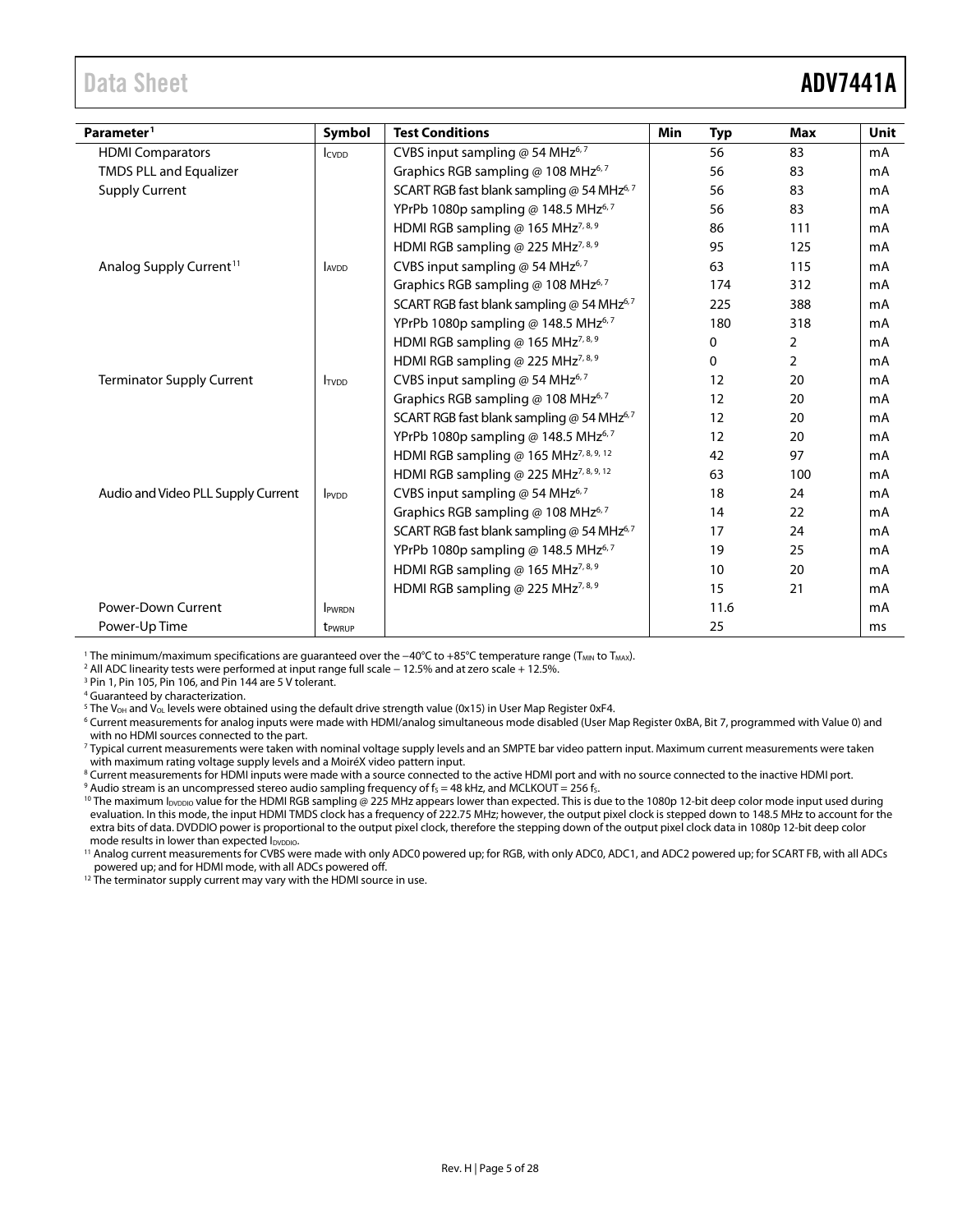### <span id="page-5-0"></span>**VIDEO SPECIFICATIONS**

AVDD = 1.71 V to 1.89 V, DVDD = 1.62 V to 1.98 V, DVDDIO = 2.97 V to 3.63 V, PVDD = 1.71 V to 1.89 V, TVDD = 3.135 V to 3.465 V, CVDD = 1.71 V to 1.89 V. Operating temperature range is −40°C to +85°C, unless otherwise noted.

| Table 2.                                 |            |                                     |      |            |            |               |
|------------------------------------------|------------|-------------------------------------|------|------------|------------|---------------|
| Parameter <sup>1, 2</sup>                | Symbol     | <b>Test Conditions</b>              | Min  | <b>Typ</b> | <b>Max</b> | Unit          |
| NONLINEAR SPECIFICATIONS                 |            |                                     |      |            |            |               |
| <b>Differential Phase</b>                | <b>DP</b>  | CVBS input, modulated in five steps |      | 0.3        |            | Degrees       |
| Differential Gain                        | DG         | CVBS input, modulated in five steps |      | 0.6        |            | $\frac{0}{0}$ |
| Luma Nonlinearity                        | LNL        | CVBS input, five steps              |      | 0.8        |            | $\frac{0}{0}$ |
| <b>NOISE SPECIFICATIONS</b>              |            |                                     |      |            |            |               |
| <b>SNR Unweighted</b>                    |            | Luma ramp                           |      | 61.8       |            | dB            |
|                                          |            | Luma flat field                     |      | 63.1       |            | dB            |
| Analog Front-End Crosstalk               |            |                                     |      | 60         |            | dB            |
| <b>LOCK TIME SPECIFICATIONS</b>          |            |                                     |      |            |            |               |
| Horizontal Lock Range                    |            |                                     | $-5$ |            | $+5$       | $\%$          |
| Vertical Lock Range                      |            |                                     | 40   |            | 70         | Hz            |
| F <sub>sc</sub> Subcarrier Lock Range    |            |                                     |      | ±1.3       |            | kHz           |
| Color Lock-In Time                       |            |                                     |      | 60         |            | Lines         |
| Synchronization Depth Range <sup>3</sup> |            |                                     | 20   |            | 200        | $\%$          |
| <b>Color Burst Range</b>                 |            |                                     | 5    |            | 200        | $\frac{0}{0}$ |
| <b>Vertical Lock Time</b>                |            |                                     |      | 2          |            | Fields        |
| <b>Horizontal Lock Time</b>              |            |                                     |      | 100        |            | Lines         |
| <b>CHROMA SPECIFICATIONS</b>             |            |                                     |      |            |            |               |
| Hue Accuracy                             | <b>HUE</b> |                                     |      | 1          |            | Degrees       |
| <b>Color Saturation Accuracy</b>         | CL_AC      |                                     |      | 1          |            | $\frac{0}{0}$ |
| Color AGC Range                          |            |                                     | 5    |            | 400        | $\frac{0}{0}$ |
| Chroma Amplitude Error                   |            |                                     |      | 0.5        |            | $\frac{0}{0}$ |
| Chroma Phase Error                       |            |                                     |      | 0.1        |            | Degrees       |
| Chroma Luma Intermodulation              |            |                                     |      | 0.3        |            | $\%$          |
| <b>LUMA SPECIFICATIONS</b>               |            |                                     |      |            |            |               |
| Luma Brightness Accuracy                 |            | CVBS, 0.5 V input                   |      | 1          |            | $\frac{0}{0}$ |
| Luma Contrast Accuracy                   |            | CVBS, 0.5 V input                   |      | 1          |            | $\frac{0}{0}$ |

<sup>1</sup> The minimum/maximum specifications are guaranteed over the −40°C to +85°C temperature range (T<sub>MIN</sub> to T<sub>MAX</sub>).

<sup>2</sup> Guaranteed by characterization.

<sup>3</sup> Nominal synchronization depth is 300 mV at 100% of the synchronization depth range.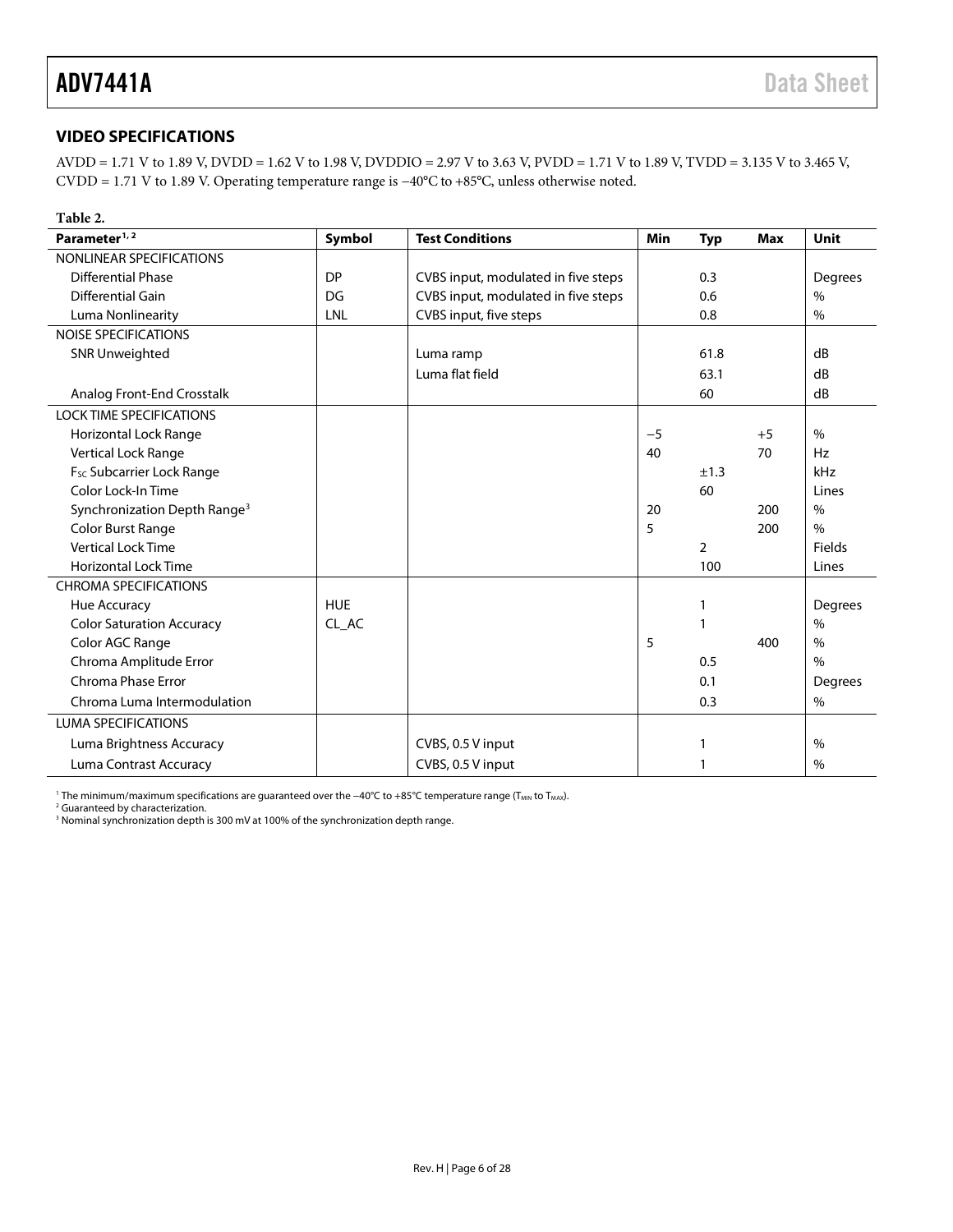#### <span id="page-6-0"></span>**ANALOG AND HDMI SPECIFICATIONS**

AVDD = 1.71 V to 1.89 V, DVDD = 1.62 V to 1.98 V, DVDDIO = 2.97 V to 3.63 V, PVDD = 1.71 V to 1.89 V, TVDD = 3.135 V to 3.465 V, CVDD = 1.71 V to 1.89 V. Operating temperature range is −40°C to +85°C, unless otherwise noted.

| Table 3.                                                                    |                                   |            |               |                           |             |
|-----------------------------------------------------------------------------|-----------------------------------|------------|---------------|---------------------------|-------------|
| Parameter <sup>1, 2</sup>                                                   | <b>Test Conditions</b>            | <b>Min</b> | <b>Typ</b>    | <b>Max</b>                | <b>Unit</b> |
| <b>CLAMP CIRCUITRY</b>                                                      |                                   |            |               |                           |             |
| <b>External Clamp Capacitor</b>                                             |                                   |            | 0.1           |                           | μF          |
| Input Impedance (Except Pin 74)                                             | Clamps switched off               |            | 10            |                           | $M\Omega$   |
| Input Impedance of Pin 74                                                   |                                   |            | 20            |                           | $k\Omega$   |
| Common-Mode Level (CML)                                                     |                                   |            | 0.88          |                           | V           |
| <b>ADC Full-Scale Level</b>                                                 |                                   |            | $CML + 0.5$   |                           | v           |
| <b>ADC Zero-Scale Level</b>                                                 |                                   |            | $CML - 0.5$   |                           | v           |
| <b>ADC Dynamic Range</b>                                                    |                                   |            |               |                           | v           |
| Clamp Level (When Locked)                                                   | <b>CVBS</b> input                 |            | $CML - 0.122$ |                           | v           |
|                                                                             | SCART RGB input (R, G, B signals) |            | $CML - 0.167$ |                           | v           |
|                                                                             | S-Video input (Y signal)          |            | CML-0.122     |                           | v           |
|                                                                             | S-Video input (C signal)          |            | <b>CML</b>    |                           | v           |
|                                                                             | Component input (Y signal)        |            | $CML - 0.120$ |                           | v           |
|                                                                             | Component input (Pr signal)       |            | <b>CML</b>    |                           | v           |
|                                                                             | Component input (Pb signal)       |            | <b>CML</b>    |                           | v           |
|                                                                             | PC RGB input (R, G, B signals)    |            | $CML - 0.120$ |                           | $\vee$      |
| Large Clamp Source Current                                                  | SDP only                          |            | 8             |                           | mA          |
| Large Clamp Sink Current                                                    | SDP only                          |            | 8             |                           | mA          |
| Fine Clamp Source Current                                                   | SDP only                          |            | 0.25          |                           | μA          |
| Fine Clamp Sink Current                                                     | SDP only                          |            | 0.4           |                           | μA          |
| <b>HDMI SPECIFICATIONS3</b>                                                 |                                   |            |               |                           |             |
| Intrapair (Positive-to-Negative) Differential<br>Input Skew <sup>4, 5</sup> |                                   |            |               | $0.4 t_{\text{bit}}$      |             |
| Channel-to-Channel Differential Input Skew <sup>5, 6</sup>                  |                                   |            |               | 0.2 $t_{pixel}$ + 1.78 ns |             |

<span id="page-6-1"></span>1 The minimum/maximum specifications are guaranteed over the −40°C to +85°C temperature range (T<sub>MIN</sub> to T<sub>MAX</sub>).

<sup>2</sup> Guaranteed by characterization.

<sup>3</sup> Guaranteed by design.

 $4$  t<sub>bit</sub> is 1/10 the pixel period t<sub>pixel</sub>.

<sup>5</sup> The unit of measurement depends on the video applied and the TMDS clock frequency.

 $6$  t<sub>pixel</sub> is the period of the TMDS clock.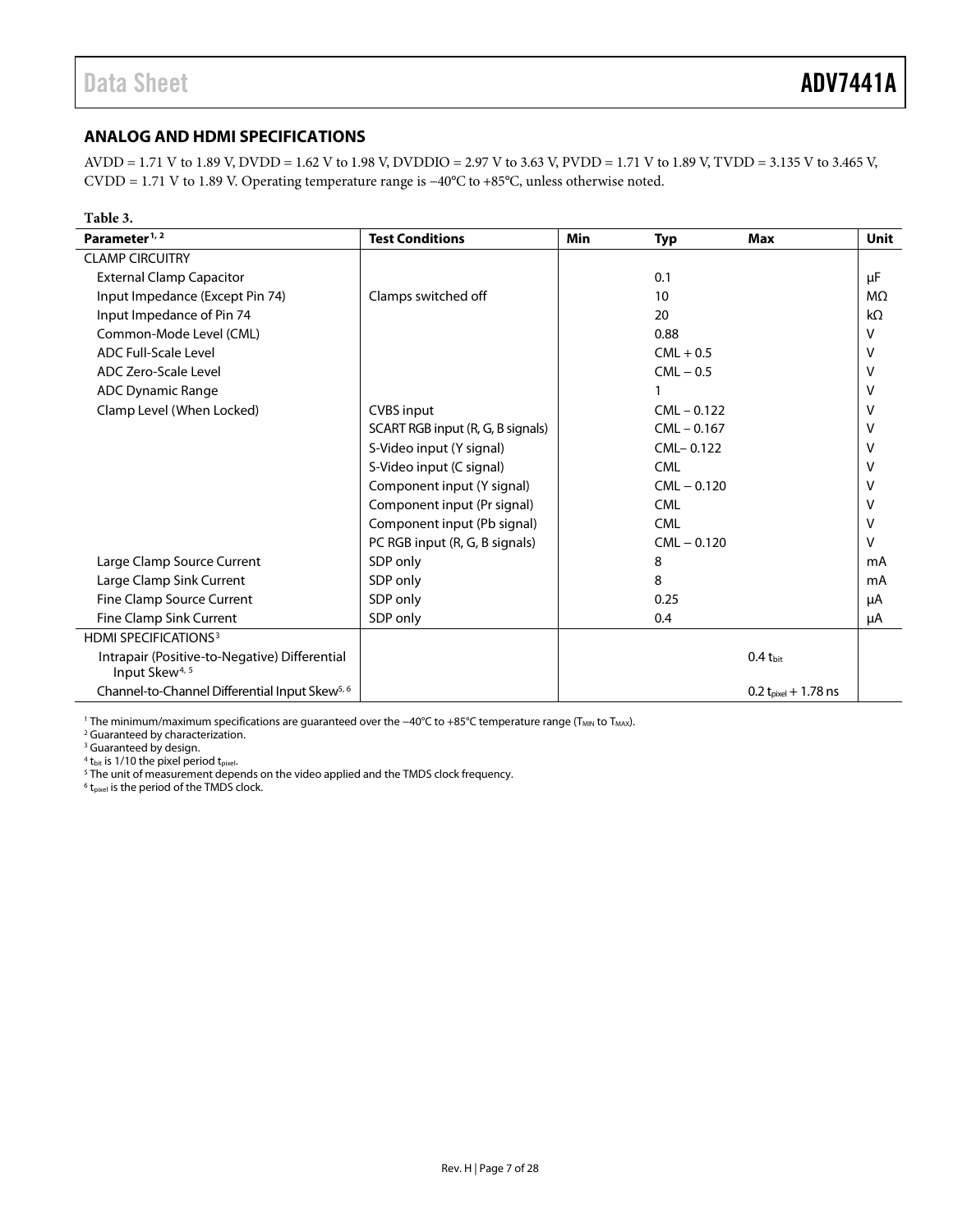#### <span id="page-7-0"></span>**TIMING CHARACTERISTICS**

AVDD = 1.71 V to 1.89 V, DVDD = 1.62 V to 1.98 V, DVDDIO = 2.97 V to 3.63 V, PVDD = 1.71 V to 1.89 V, TVDD = 3.135 V to 3.465 V, CVDD = 1.71 V to 1.89 V. Operating temperature range is −40°C to +85°C, unless otherwise noted.

<span id="page-7-1"></span>

| Table 4.                                           |                 |                                            |        |            |                |              |
|----------------------------------------------------|-----------------|--------------------------------------------|--------|------------|----------------|--------------|
| Parameter <sup>1, 2</sup>                          | <b>Symbol</b>   | <b>Test Conditions</b>                     | Min    | <b>Typ</b> | <b>Max</b>     | <b>Unit</b>  |
| SYSTEM CLOCK AND CRYSTAL                           |                 |                                            |        |            |                |              |
| <b>Crystal Nominal Frequency</b>                   |                 |                                            |        | 28.6363    |                | <b>MHz</b>   |
| <b>Crystal Frequency Stability</b>                 |                 |                                            |        |            | ±50            | ppm          |
| Horizontal Sync Input Frequency                    |                 |                                            | 14.8   |            | 110            | kHz          |
| <b>LLC Frequency Range</b>                         |                 |                                            | 12.825 |            | 170            | MHz          |
| I <sup>2</sup> C PORTS (FAST MODE) <sup>3</sup>    |                 |                                            |        |            |                |              |
| xCL Frequency <sup>4</sup>                         |                 |                                            |        |            | 400            | kHz          |
| xCL Minimum Pulse Width High <sup>4</sup>          | $t_1$           |                                            | 0.6    |            |                | $\mu$ s      |
| xCL Minimum Pulse Width Low <sup>4</sup>           | t <sub>2</sub>  |                                            | 1.3    |            |                | $\mu$ s      |
| Hold Time (Start Condition)                        | t <sub>3</sub>  |                                            | 0.6    |            |                | $\mu$ s      |
| Setup Time (Start Condition)                       | t <sub>4</sub>  |                                            | 0.6    |            |                | μs           |
| xDA Setup Time <sup>4</sup>                        | t <sub>5</sub>  |                                            | 100    |            |                | ns           |
| xCL and xDA Rise Times <sup>4</sup>                | t <sub>6</sub>  |                                            |        |            | 300            | ns           |
| xCL and xDA Fall Times <sup>4</sup>                | t <sub>7</sub>  |                                            |        |            | 300            | ns           |
| Setup Time for Stop Condition                      | $t_8$           |                                            | 0.6    |            |                | $\mu$ s      |
| <sup>12</sup> C PORTS (NORMAL MODE) <sup>3</sup>   |                 |                                            |        |            |                |              |
| xCL Frequency <sup>4</sup>                         |                 |                                            |        |            | 100            | kHz          |
| xCL Minimum Pulse Width High <sup>4</sup>          | t <sub>1</sub>  |                                            | 4      |            |                | μs           |
| xCL Minimum Pulse Width Low <sup>4</sup>           | t <sub>2</sub>  |                                            | 4.7    |            |                | μs           |
| Hold Time (Start Condition)                        | t <sub>3</sub>  |                                            | 4      |            |                | μs           |
| Setup Time (Start Condition)                       | t <sub>4</sub>  |                                            | 4.7    |            |                | μs           |
| xDA Setup Time <sup>4</sup>                        | t <sub>5</sub>  |                                            | 250    |            |                | ns           |
| xCL and xDA Rise Times <sup>4</sup>                | t <sub>6</sub>  |                                            |        |            | 1000           | ns           |
| xCL and xDA Fall Times <sup>4</sup>                | t <sub>7</sub>  |                                            |        |            | 300            | ns           |
| Setup Time for Stop Condition                      | $t_{8}$         |                                            | 4      |            |                | μs           |
| <b>RESET FEATURE</b>                               |                 |                                            |        |            |                |              |
| <b>Reset Pulse Width</b>                           |                 |                                            | 5      |            |                | ms           |
| <b>CLOCK OUTPUTS</b>                               |                 |                                            |        |            |                |              |
| LLC Mark-Space Ratio                               | $t_9:t_{10}$    |                                            | 45:55  |            | 55:45          | % duty cycle |
| DATA AND CONTROL OUTPUTS                           |                 |                                            |        |            |                |              |
| Data Output Transition Time SDR (SDP) <sup>5</sup> | $t_{11}$        | Negative clock edge to start of valid data |        |            | 3.4            | ns           |
|                                                    | $t_{12}$        | End of valid data to negative clock edge   |        |            | 2.4            | ns           |
| Data Output Transition Time SDR (CP) <sup>6</sup>  | $t_{13}$        | End of valid data to negative clock edge   |        |            | $\overline{2}$ | ns           |
|                                                    | $t_{14}$        | Negative clock edge to start of valid data |        |            | 0.5            | ns           |
| I <sup>2</sup> S PORT (MASTER MODE)                |                 |                                            |        |            |                |              |
| <b>SCLK Mark-Space Ratio</b>                       | $t_{15}:t_{16}$ |                                            | 45:55  |            | 55:45          | % duty cycle |
| <b>LRCLK Data Transition Time</b>                  | $t_{17}$        | End of valid data to negative SCLK edge    |        |            | 10             | ns           |
|                                                    | $t_{18}$        | Negative SCLK edge to start of valid data  |        |            | 10             | ns           |
| 12Sx Data Transition Time <sup>7</sup>             | $t_{19}$        | End of valid data to negative SCLK edge    |        |            | 5              | ns           |
|                                                    | $t_{20}$        | Negative SCLK edge to start of valid data  |        |            | 5              | ns           |
| <b>MCLKOUT Frequency</b>                           |                 |                                            | 4.096  |            | 24.576         | <b>MHz</b>   |

<sup>1</sup> The minimum/maximum specifications are guaranteed over the −40°C to +85°C temperature range (T<sub>MIN</sub> to T<sub>MAX</sub>).

<sup>2</sup> Guaranteed by characterization.

<sup>3</sup> Refers to all  $l^2$ 

The prefix x refers to pin names beginning with S, DDCA\_S, and DDCB\_S.

<sup>5</sup> SDP timing figures were obtained using the default drive strength value (0x15) in User Map Register 0xF4.<br><sup>6</sup> CP timing figures were obtained using the maximum drive strength value (0x3F) in User Map Register 0xF4.<br><sup>7</sup>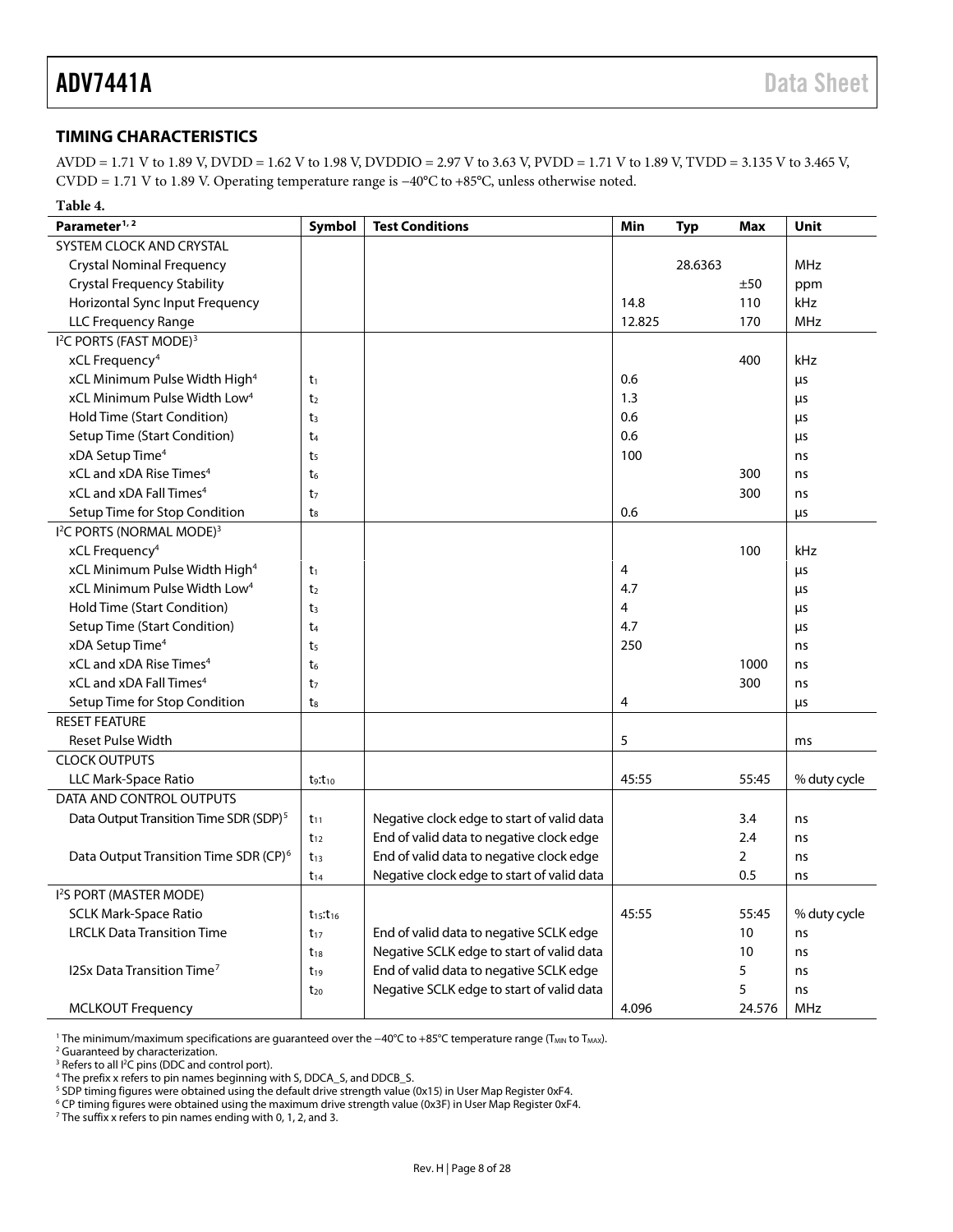#### *Timing Diagrams*



*Figure 5. I 2 S Timing*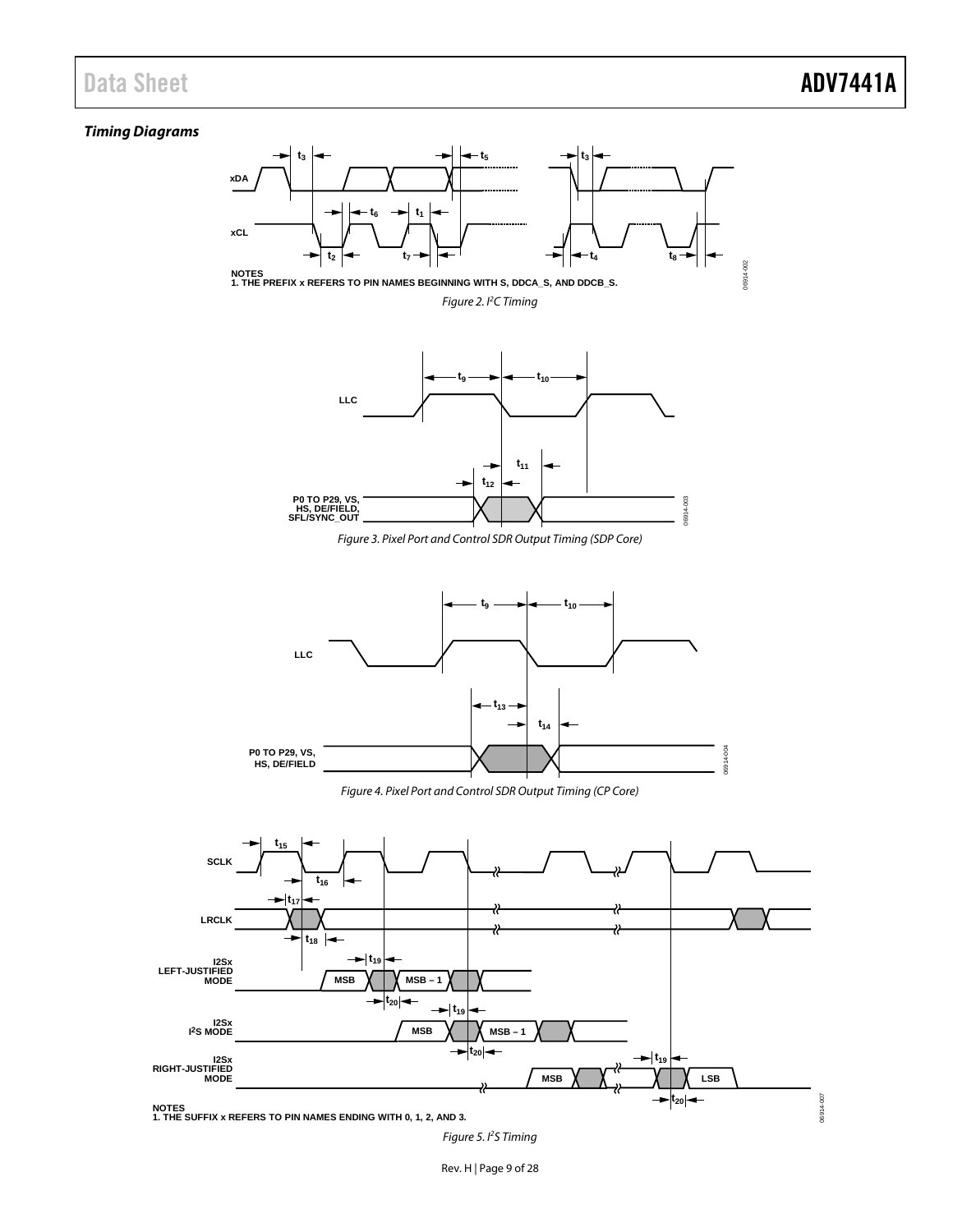### <span id="page-9-0"></span>ABSOLUTE MAXIMUM RATINGS

#### **Table 5.**

| <b>Parameter</b>                  | Rating                              |
|-----------------------------------|-------------------------------------|
| AVDD to AGND                      | 2.2V                                |
| DVDD to DGND                      | 2.2V                                |
| PVDD to PGND                      | 2.2V                                |
| DVDDIO to DGND                    | 4V                                  |
| CVDD to CGND                      | 2.2V                                |
| <b>TVDD to TGND</b>               | 4V                                  |
| DVDDIO to AVDD                    | $-0.3$ V to $+3.6$ V                |
| DVDDIO to TVDD                    | $-3.6$ V to $+3.6$ V                |
| DVDDIO to DVDD                    | $-2V$ to $+2V$                      |
| <b>CVDD to DVDD</b>               | $-2V$ to $+0.3V$                    |
| PVDD to DVDD                      | $-2V$ to $+0.3V$                    |
| AVDD to CVDD                      | $-2V$ to $+2V$                      |
| AVDD to PVDD                      | $-2V$ to $+2V$                      |
| AVDD to DVDD                      | $-2V$ to $+0.3V$                    |
| AVDD to TVDD                      | $-3.6$ V to $+0.3$ V                |
| <b>TVDD to DVDD</b>               | $-2V$ to $+2V$                      |
| Digital Inputs                    |                                     |
| Voltage to DGND                   | $DGND - 0.3 V$ to $DVDDO + 0.3 V$   |
| <b>Digital Outputs</b>            |                                     |
| Voltage to DGND                   | $DGND - 0.3 V$ to $DVDDO + 0.3 V$   |
| Analog Inputs                     |                                     |
| Voltage to AGND                   | $AGND - 0.3 V$ to $AVDD + 0.3 V$    |
| <b>Maximum Junction</b>           | 119°C                               |
| Temperature (T <sub>J_MAX</sub> ) |                                     |
| Storage Temperature Range         | $-65^{\circ}$ C to $+150^{\circ}$ C |
| Infrared Reflow.                  | 260°C                               |
| Soldering (20 sec)                |                                     |

Stresses above those listed under Absolute Maximum Ratings may cause permanent damage to the device. This is a stress rating only; functional operation of the device at these or any other conditions above those indicated in the operational section of this specification is not implied. Exposure to absolute maximum rating conditions for extended periods may affect device reliability.

#### <span id="page-9-1"></span>**THERMAL RESISTANCE**

**Table 6.** 

| Package Type           | $\Psi_{\text{JT}}^1$ | Unit |
|------------------------|----------------------|------|
| 144-Lead LQFP (ST-144) | 1.62                 | °C/W |

<sup>1</sup> Junction-to-package surface thermal resistance.

#### <span id="page-9-2"></span>**PACKAGE THERMAL PERFORMANCE**

To reduce power consumption during ADV7441A operation, turn off unused ADCs.

On a 4-layer PCB that includes a solid ground plane, the value of  $\theta_{IA}$  is 25.3°C/W. However, due to variations within the PCB metal and, therefore, variations in PCB heat conductivity, the value of  $\theta_{JA}$  may differ for various PCBs.

The most efficient measurement technique is to use the surface temperature of the package to estimate the die temperature because it is not affected by the variance associated with the value of  $\theta_{IA}$ .

The maximum junction temperature  $(T_{J_MAX})$  of 119°C must not be exceeded. The following equation calculates the junction temperature using the measured surface temperature of the package and applies only when no heat sink is used on the device under test:

 $T_{I\_{MAX}} = T_s + (\Psi_{IT} \times W_{TOTAL})$ 

where:

 $T<sub>S</sub>$  is the surface temperature of the package expressed in degrees Celsius.

*ΨJT* is the junction-to-package surface thermal resistance.  $W_{\text{TOTAL}} = \{(AVDD \times I_{\text{AVDD}}) + (DVDD \times I_{\text{DVDD}}) + (DVDDIO \times I_{\text{DVDD}})\}$  $I_{DVDDIO}$  + ( $PVDD \times I_{PVDD}$ ) + ( $CVDD \times I_{CVDD}$ ) + ( $TVDD \times I_{TVDD}$ )}.

The ADV7441A can be operated in ambient temperatures of up to +85°C. However, in video modes where highest power is consumed and there is higher than nominal power supply voltages and worst-case video data, operation at these ambient temperatures may cause the junction temperature to exceed its maximum allowed value (119°C). One way to avoid this is to restrict the ambient temperature to be below +79°C. However, even if the ambient temperature is kept below +79°C, the user still needs to observe the thermally efficient PCB design recommendations outlined in this section to ensure that the maximum allowed junction temperature is not exceeded in any video mode.

Contact an Analog Devices, Inc., sales representative or a field applications engineer (FAE) for more information on package thermal performance.

#### <span id="page-9-3"></span>**ESD CAUTION**



ESD (electrostatic discharge) sensitive device. Charged devices and circuit boards can discharge without detection. Although this product features patented or proprietary protection circuitry, damage may occur on devices subjected to high energy ESD. Therefore, proper ESD precautions should be taken to avoid performance degradation or loss of functionality.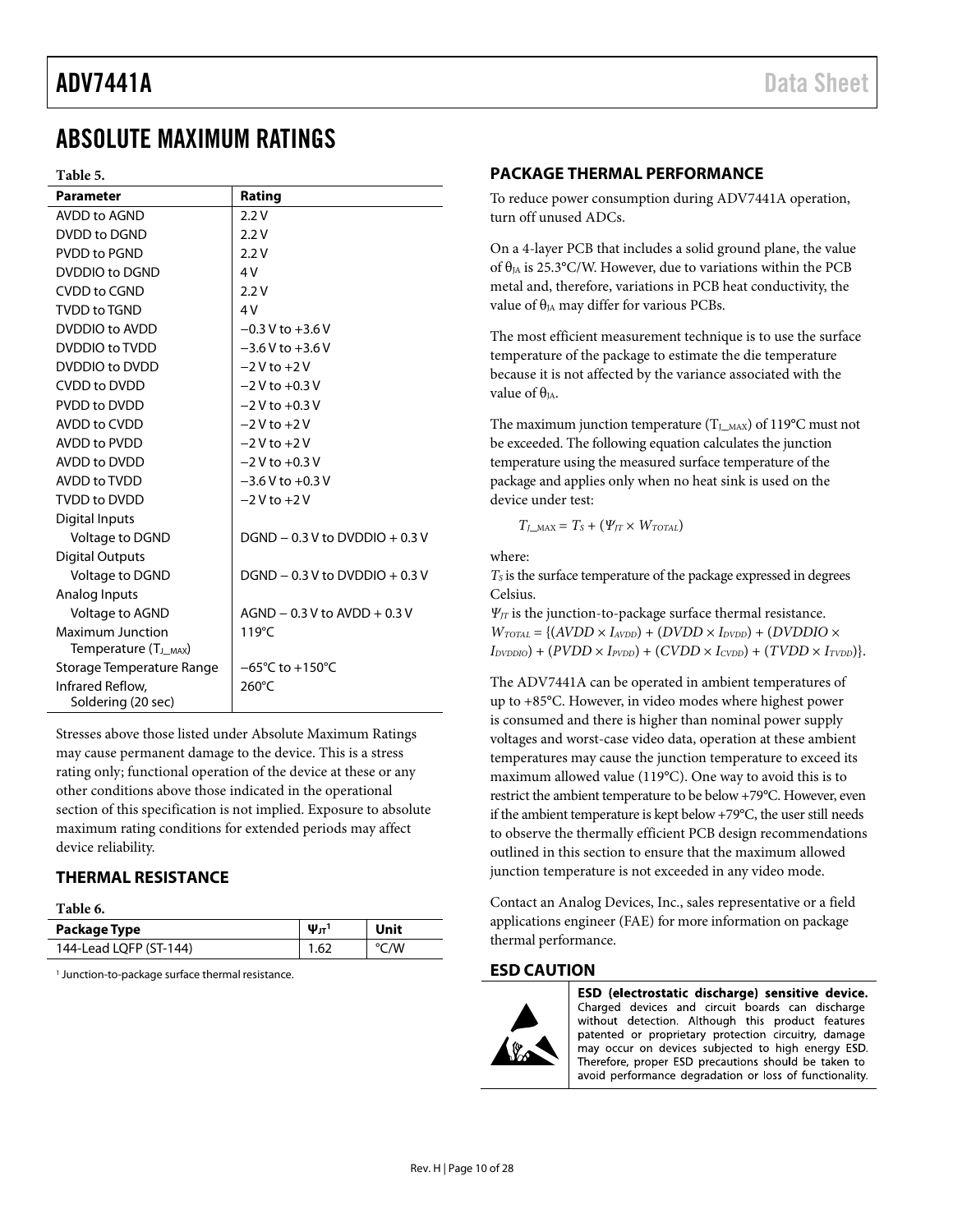### <span id="page-10-0"></span>PIN CONFIGURATION AND FUNCTION DESCRIPTIONS



*Figure 6. Pin Configuration*

#### **Table 7. Pin Function Descriptions**

| Pin No.             | <b>Mnemonic</b>     | Type <sup>1</sup> | <b>Description</b>                                                   |
|---------------------|---------------------|-------------------|----------------------------------------------------------------------|
| 14, 22, 34, 49, 56, | <b>DGND</b>         | G                 | Digital Ground.                                                      |
| 64, 143             |                     |                   |                                                                      |
| 82, 83, 87          | AGND                | G                 | Analog Ground.                                                       |
| 69, 72, 100         | <b>PGND</b>         | G                 | PLL Ground.                                                          |
| 103, 110, 126, 140  | <b>CGND</b>         | G                 | Comparator Ground.                                                   |
| 114, 117, 120,      | TGND                | G                 | Terminator Ground.                                                   |
| 130, 133, 136       |                     |                   |                                                                      |
| 15, 35, 50, 67      | <b>DVDDIO</b>       | P                 | Digital I/O Supply Voltage (3.3 V).                                  |
| 23, 57, 142         | <b>DVDD</b>         | P                 | Digital Core Supply Voltage (1.8 V).                                 |
| 84,88               | <b>AVDD</b>         | P                 | Analog Supply Voltage (1.8 V).                                       |
| 68, 71, 101         | <b>PVDD</b>         | P                 | Audio and Video PLL Supply Voltage (1.8 V).                          |
| 104, 109, 125, 141  | <b>CVDD</b>         | P                 | HDMI Comparator, TMDS PLL, and Equalizer Supply Voltage (1.8 V).     |
| 111, 123, 127, 139  | <b>TVDD</b>         | D                 | Terminator Supply Voltage (3.3 V).                                   |
| 74                  | <b>FB</b>           |                   | Fast Blank. Fast switch overlay between CVBS and RGB analog signals. |
| 73, 91, 108         | TESTO, TEST3, TEST5 |                   | Test Pins. Do not connect.                                           |
| 89                  | TEST2               | O                 | Test Pin. Do not connect.                                            |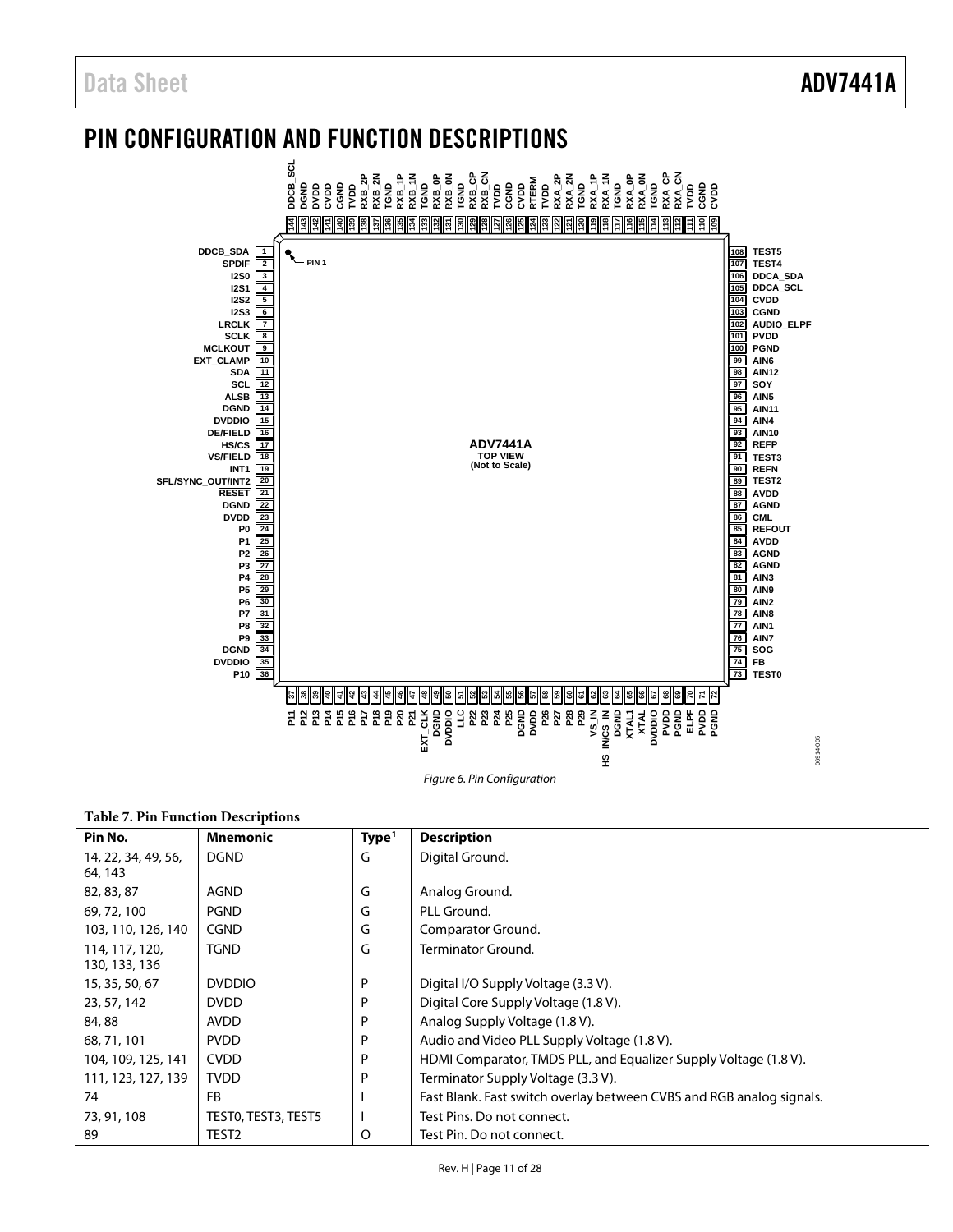## ADV7441A Data Sheet

| Pin No.                                              | <b>Mnemonic</b>   | Type <sup>1</sup>                                             | <b>Description</b>                                                                                                                                                                                                                           |  |  |  |  |  |  |  |
|------------------------------------------------------|-------------------|---------------------------------------------------------------|----------------------------------------------------------------------------------------------------------------------------------------------------------------------------------------------------------------------------------------------|--|--|--|--|--|--|--|
| 107                                                  | TEST <sub>4</sub> | I/O                                                           | Test Pin. Do not connect.                                                                                                                                                                                                                    |  |  |  |  |  |  |  |
| 77, 79, 81, 94, 96,<br>99, 76, 78, 80, 93,<br>95, 98 | AIN1 to AIN12     |                                                               | Analog Video Input Channels.                                                                                                                                                                                                                 |  |  |  |  |  |  |  |
| 24 to 33, 36 to 47,<br>52 to 55, 58 to 61            | P0 to P29         | O                                                             | Video Pixel Output Port.                                                                                                                                                                                                                     |  |  |  |  |  |  |  |
| 19                                                   | INT <sub>1</sub>  | O                                                             | Interrupt Signal. Can be active low or active high. The set of events that triggers an<br>interrupt is under user control.                                                                                                                   |  |  |  |  |  |  |  |
| 20                                                   | SFL/SYNC_OUT/INT2 | O                                                             | Subcarrier Frequency Lock (SFL). Contains a serial output stream that can be used to<br>lock the subcarrier frequency when this decoder is connected to any Analog Devices<br>digital video encoder.                                         |  |  |  |  |  |  |  |
|                                                      |                   |                                                               | Sliced Synchronization Output Signal (SYNC_OUT). Available only in CP mode.<br>Interrupt Signal (INT2).                                                                                                                                      |  |  |  |  |  |  |  |
| 17                                                   | HS/CS             | O                                                             | Horizontal Synchronization Output Signal (HS). Output by the SDP and CP.                                                                                                                                                                     |  |  |  |  |  |  |  |
|                                                      |                   |                                                               | Composite Synchronization (CS). A single signal containing both horizontal and<br>vertical synchronization pulses.                                                                                                                           |  |  |  |  |  |  |  |
| 18                                                   | VS/FIELD          | O                                                             | Vertical Synchronization Output Signal (VS). Output by the SDP and CP.                                                                                                                                                                       |  |  |  |  |  |  |  |
|                                                      |                   |                                                               | Field Synchronization Output Signal (FIELD). Field synchronization output signal in all<br>interlaced video modes.                                                                                                                           |  |  |  |  |  |  |  |
| 16                                                   | <b>DE/FIELD</b>   | O                                                             | Data Enable Signal (DE). Indicates active pixel data.<br>Field Synchronization Output Signal (FIELD). Field synchronization output signal in all<br>interlaced video modes.                                                                  |  |  |  |  |  |  |  |
| 11                                                   | <b>SDA</b>        | 1/O                                                           | I <sup>2</sup> C Port Serial Data Input/Output Pin. SDA is the data line for the control port.                                                                                                                                               |  |  |  |  |  |  |  |
| 12                                                   | <b>SCL</b>        | I.                                                            | I <sup>2</sup> C Port Serial Clock Input. (Maximum clock rate of 400 kHz.) SCL is the clock line for<br>the control port.                                                                                                                    |  |  |  |  |  |  |  |
| 13                                                   | ALSB              |                                                               | This pin sets the second LSB of the slave address for each ADV7441A register map.                                                                                                                                                            |  |  |  |  |  |  |  |
| 21                                                   | <b>RESET</b>      |                                                               | System Reset Input. Active low. A minimum low reset pulse width of 5 ms is required<br>to reset the ADV7441A circuitry.                                                                                                                      |  |  |  |  |  |  |  |
| 51                                                   | <b>LLC</b>        | O                                                             | Line-Locked Output Clock for Pixel Data. Range is 13.5 MHz to 170 MHz.                                                                                                                                                                       |  |  |  |  |  |  |  |
| 65                                                   | XTAL1             | O                                                             | This pin should be connected to the 28.63636 MHz crystal or left as a no connect if an<br>external 3.3 V, 28.63636 MHz clock oscillator source is used to clock the ADV7441A. In<br>crystal mode, the crystal must be a fundamental crystal. |  |  |  |  |  |  |  |
| 66                                                   | <b>XTAL</b>       |                                                               | Input Pin for the 28.63636 MHz Crystal. This pin can be overdriven by an external 3.3 V<br>28.63636 MHz clock oscillator source to clock the ADV7441A.                                                                                       |  |  |  |  |  |  |  |
| 70                                                   | <b>ELPF</b>       | O                                                             | The recommended external loop filter must be connected to this ELPF pin.                                                                                                                                                                     |  |  |  |  |  |  |  |
| 102                                                  | AUDIO_ELPF        | O                                                             | The recommended external loop filter must be connected to this AUDIO_ELPF pin.                                                                                                                                                               |  |  |  |  |  |  |  |
| 85                                                   | <b>REFOUT</b>     | $\circ$                                                       | Internal Voltage Reference Output.                                                                                                                                                                                                           |  |  |  |  |  |  |  |
| 86                                                   | <b>CML</b>        | O                                                             | Common-Mode Level for the Internal ADCs.                                                                                                                                                                                                     |  |  |  |  |  |  |  |
| 90                                                   | <b>REFN</b>       | O                                                             | Internal Voltage Reference Output.                                                                                                                                                                                                           |  |  |  |  |  |  |  |
| 92                                                   | <b>REFP</b>       | 0                                                             | Internal Voltage Reference Output.                                                                                                                                                                                                           |  |  |  |  |  |  |  |
| 63                                                   | HS_IN/CS_IN       |                                                               | HS Input Signal. Used in analog mode for 5-wire timing mode.<br>CS Input Signal. Used in analog mode for 4-wire timing mode.<br>For optimal performance, a 100 $\Omega$ series resistor is recommended on the<br>HS_IN/CS_IN pin.            |  |  |  |  |  |  |  |
| 62                                                   | VS_IN             |                                                               | VS Input Signal. Used in analog mode for 5-wire timing mode. For optimal performance,<br>a 100 $\Omega$ series resistor is recommended on the VS_IN pin.                                                                                     |  |  |  |  |  |  |  |
| 75                                                   | SOG               |                                                               | Synchronization-on-Green Input. This pin is used in embedded synchronization mode.                                                                                                                                                           |  |  |  |  |  |  |  |
| 97                                                   | SOY               |                                                               | Synchronization-on-Luma Input. This pin is used in embedded synchronization mode.                                                                                                                                                            |  |  |  |  |  |  |  |
| 112                                                  | RXA_CN            |                                                               | Digital Input Clock Complement of Port A in the HDMI Interface.                                                                                                                                                                              |  |  |  |  |  |  |  |
| 113                                                  | RXA_CP            |                                                               | Digital Input Clock True of Port A in the HDMI Interface.                                                                                                                                                                                    |  |  |  |  |  |  |  |
| 115                                                  | RXA_ON            |                                                               | Digital Input Channel 0 Complement of Port A in the HDMI Interface.                                                                                                                                                                          |  |  |  |  |  |  |  |
| 116                                                  | RXA_OP            |                                                               | Digital Input Channel 0 True of Port A in the HDMI Interface.                                                                                                                                                                                |  |  |  |  |  |  |  |
| 118                                                  | RXA_1N            |                                                               | Digital Input Channel 1 Complement of Port A in the HDMI Interface.                                                                                                                                                                          |  |  |  |  |  |  |  |
| 119                                                  | RXA_1P            | Digital Input Channel 1 True of Port A in the HDMI Interface. |                                                                                                                                                                                                                                              |  |  |  |  |  |  |  |
| 121                                                  | RXA_2N            |                                                               | Digital Input Channel 2 Complement of Port A in the HDMI Interface.                                                                                                                                                                          |  |  |  |  |  |  |  |
| 122                                                  | RXA_2P            |                                                               | Digital Input Channel 2 True of Port A in the HDMI Interface.                                                                                                                                                                                |  |  |  |  |  |  |  |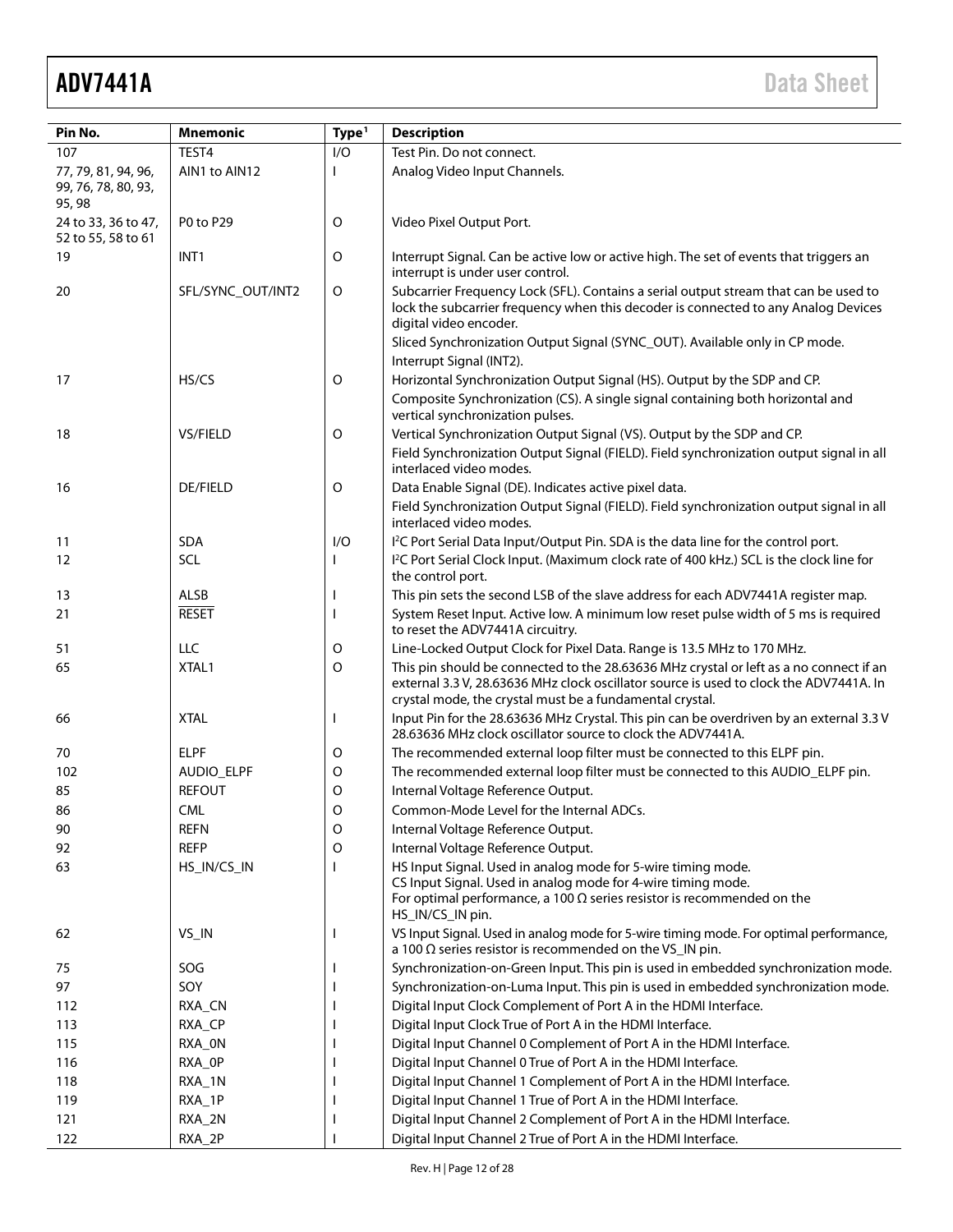<span id="page-12-0"></span>

| Pin No. | <b>Mnemonic</b>    | Type <sup>1</sup> | <b>Description</b>                                                                                                        |
|---------|--------------------|-------------------|---------------------------------------------------------------------------------------------------------------------------|
| 128     | RXB CN             |                   | Digital Input Clock Complement of Port B in the HDMI Interface.                                                           |
| 129     | RXB_CP             |                   | Digital Input Clock True of Port B in the HDMI Interface.                                                                 |
| 131     | RXB_ON             |                   | Digital Input Channel 0 Complement of Port B in the HDMI Interface.                                                       |
| 132     | RXB OP             |                   | Digital Input Channel 0 True of Port B in the HDMI Interface.                                                             |
| 134     | RXB 1N             |                   | Digital Input Channel 1 Complement of Port B in the HDMI Interface.                                                       |
| 135     | RXB_1P             |                   | Digital Input Channel 1 True of Port B in the HDMI Interface.                                                             |
| 137     | RXB_2N             |                   | Digital Input Channel 2 Complement of Port B in the HDMI Interface.                                                       |
| 138     | RXB <sub>2</sub> P |                   | Digital Input Channel 2 True of Port B in the HDMI Interface.                                                             |
| 106     | DDCA SDA           | 1/O               | HDCP Slave Serial Data Port A.                                                                                            |
|         | DDCB SDA           | 1/O               | <b>HDCP Slave Serial Data Port B.</b>                                                                                     |
| 105     | DDCA_SCL           |                   | <b>HDCP Slave Serial Clock Port A.</b>                                                                                    |
| 144     | DDCB SCL           |                   | <b>HDCP Slave Serial Clock Port B.</b>                                                                                    |
| 2       | <b>SPDIF</b>       | O                 | <b>SPDIF Digital Audio Output.</b>                                                                                        |
| 3       | <b>I2SO</b>        | O                 | <sup>12</sup> S Audio for Channel 1 and Channel 2.                                                                        |
|         | <b>12S1</b>        | 0                 | 1 <sup>2</sup> S Audio for Channel 3 and Channel 4.                                                                       |
| 5       | 12S2               | 0                 | 1 <sup>2</sup> S Audio for Channel 5 and Channel 6.                                                                       |
| 6       | 1253               | 0                 | 1 <sup>2</sup> S Audio for Channel 7 and Channel 8.                                                                       |
|         | <b>LRCLK</b>       | 0                 | Data Output Clock for Left and Right Audio Channels.                                                                      |
| 8       | <b>SCLK</b>        | O                 | Audio Serial Clock Output.                                                                                                |
| 9       | <b>MCLKOUT</b>     | O                 | Audio Master Clock Output.                                                                                                |
| 10      | EXT CLAMP          |                   | External Clamp Signal Input for External Clock and Clamp Mode. This is an optional<br>mode of operation for the ADV7441A. |
| 48      | EXT CLK            |                   | Clock Input for External Clock and Clamp Mode. This is an optional mode of operation<br>for the ADV7441A.                 |
| 124     | <b>RTERM</b>       |                   | Sets internal termination resistance. Connect this pin to TGND using a 500 $\Omega$ resistor.                             |

 $1^1$  G = ground, P = power, I = input, O = output.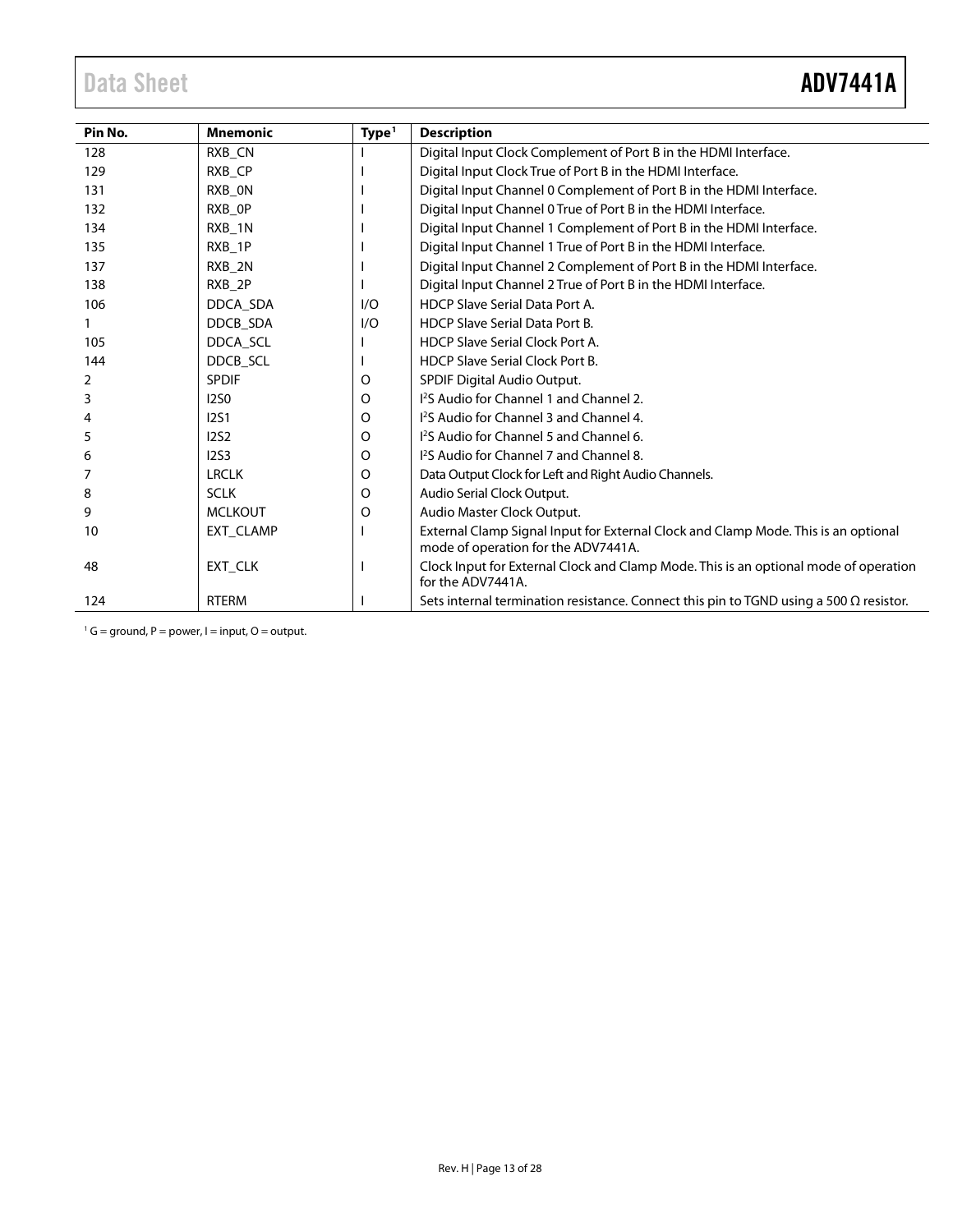### <span id="page-13-0"></span>FUNCTIONAL OVERVIEW

The following overview provides a brief description of the functionality of the ADV7441A. More details are available in the [Theory of Operation](#page-15-0) section.

#### <span id="page-13-1"></span>**ANALOG FRONT END**

The analog front end of the ADV7441A provides four high quality 10-bit ADCs to enable 10-bit video decoding, a multiplexer with 12 analog input channels to enable multisource connection without the requirement of an external multiplexer, and four current and voltage clamp control loops to ensure that dc offsets are removed from the video signal. SCART functionality and standard definition RGB overlay with CVBS are controlled by the FB input.

#### <span id="page-13-2"></span>**HDMI RECEIVER**

The ADV7441A is compatible with the HDMI specification. The ADV7441A supports all HDTV formats up to 1080p and all display resolutions up to UXGA (1600  $\times$  1200 at 60 Hz).

The device includes the following features:

- Adaptive front-end equalization for HDMI operation with cable lengths up to 30 meters
- Synchronization conditioning for higher performance in strenuous conditions
- Audio mute for removing extraneous noise
- Programmable data island packet interrupt generator

#### <span id="page-13-3"></span>**STANDARD DEFINITION PROCESSOR PIXEL DATA OUTPUT MODES**

The ADV7441A features the following SDP output modes:

- 8-/10-bit ITU-R BT.656 4:2:2 YCrCb with embedded time codes and/or HS, VS, and FIELD
- 16-/20-bit YCrCb 4:2:2 with embedded time codes and/or HS, VS, and FIELD
- 24-/30-bit YCrCb 4:4:4 with embedded time codes and/or HS, VS, and FIELD

#### <span id="page-13-4"></span>**COMPONENT PROCESSOR PIXEL DATA OUTPUT MODES**

The ADV7441A features single data rate outputs as follows:

- 8-/10-bit 4:2:2 YCrCb for 525i and 625i
- 16-/20-bit 4:2:2 YCrCb for all standards
- 24-/30-bit 4:4:4 YCrCb/RGB for all standards

#### <span id="page-13-5"></span>**COMPOSITE AND S-VIDEO PROCESSING**

The ADV7441A supports NTSC (M/J/4.43), PAL (B/D/I/G/H/ M/N/Nc/60), and SECAM (B/D/G/K/L) standards for CVBS and S-Video formats. Superadaptive 2D, 5-line comb filters for NTSC and PAL provide superior chrominance and luminance separation for composite video.

The composite and S-Video processing functionalities also include fully automatic detection of switching among worldwide standards (PAL/NTSC/SECAM); automatic gain control (AGC) with white peak mode to ensure that the video is processed without compromising the video processing range; Adaptive Digital Line Length Tracking (ADLLT™); and proprietary architecture for locking to weak, noisy, and unstable sources from VCRs and tuners. The IF filter block compensates for high frequency luma attenuation due to the tuner SAW filter.

The ADV7441A also features chroma transient improvement (CTI) and luminance digital noise reduction (DNR), as well as teletext, closed captioning (CC), extended data service (EDS), and wide-screen signaling (WSS). It offers certified Macrovision® copy protection detection on composite and S-Video for all worldwide formats (PAL/NTSC/SECAM), and a copy generation management system (CGMS). Other features include 4× oversampling (54 MHz) for CVBS, S-Video, and YUV modes; line-locked clock output (LLC); vertical interval time codes (VITC); support for letterbox detection; a free-run output mode for stable timing when no video input is present; clocking from a single 28.63636 MHz crystal; and subcarrier frequency lock (SFL) output for downstream video encoders.

In addition, the device has color controls for hue, brightness, saturation, and contrast and controls for Cr and Cb offsets. The ADV7441A also incorporates a vertical blanking interval data processor and a video programming system (VPS) on the device.

The differential gain of the ADV7441A is 0.6% typical, and the differential phase is 0.3° typical.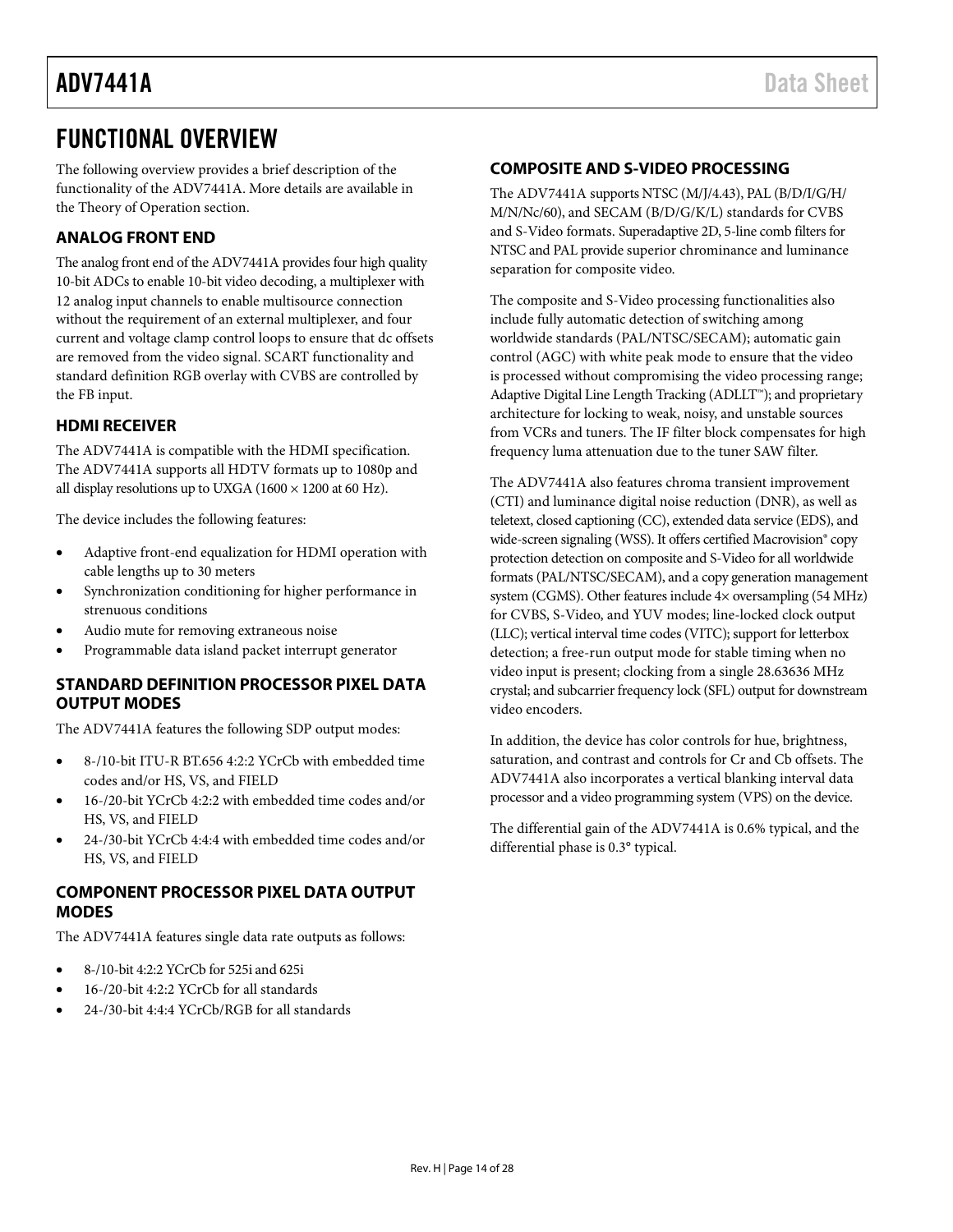#### <span id="page-14-0"></span>**COMPONENT VIDEO PROCESSING**

The ADV7441A supports 525i, 625i, 525p, 625p, 720p, 1080i, 1080p, and many other HDTV formats. It provides automatic adjustments for gain (contrast) and offset (brightness), as well as manual adjustment controls. Furthermore, the ADV7441A not only supports analog component YPrPb/RGB video formats with embedded synchronization or with separate HS, VS, and CS, but also supports YCrCb-to-RGB and RGB-to-YCrCb conversions by any-to-any,  $3 \times 3$  color-space conversion matrices.

In addition, the ADV7441A features brightness, saturation, and hue controls. Standard identification (STDI) enables detection of the component format at the system level, and a synchronization source polarity detector (SSPD) determines the source and polarity of the synchronization signals that accompany the input video.

Certified Macrovision copy protection detection is available on component formats (525i, 625i, 525p, and 625p).

When no video input is present, free-run output mode provides stable timing.

The ADV7441A supports user-defined pixel sampling for nonstandard video sources and arbitrary pixel sampling for nonstandard video sources.

#### <span id="page-14-1"></span>**RGB GRAPHICS PROCESSING**

The ADV7441A provides 170 MSPS conversion rate support of RGB input resolutions up to  $1600 \times 1200$  at 60 Hz (UXGA) and automatic or manual clamp and gain controls for graphics models.

The RGB graphics processing functionality features contrast and brightness controls, automatic detection of synchronization source and polarity by the SSPD block, standard identification enabled by the STDI block, and user-defined pixel sampling support for nonstandard video sources.

Additional RGB graphics processing features of the ADV7441A include the following:

- Sampling PLL clock with 500 ps p-p jitter at 170 MSPS.
- 32-phase DLL support of optimum pixel clock sampling.
- Color-space conversion of RGB to YCrCb and decimation to a 4:2:2 format for videocentric back-end IC interfacing.
- Data enable (DE) output signal supplied for direct connection to the HDMI/DVI transmitter IC.

#### <span id="page-14-2"></span>**GENERAL FEATURES**

The ADV7441A features HS, VS, and FIELD output signals with programmable position, polarity, and width. It also includes programmable interrupt request output pins, INT1 and INT2.

The part offers low power consumption—1.8 V digital core, 1.8 V analog, and 3.3 V digital input/output—and a low power power-down mode.

The ADV7441A operates over a temperature range of −40°C to +85 $^{\circ}$ C and is available in a 144-lead, 20 mm  $\times$  20 mm, RoHScompliant LQFP.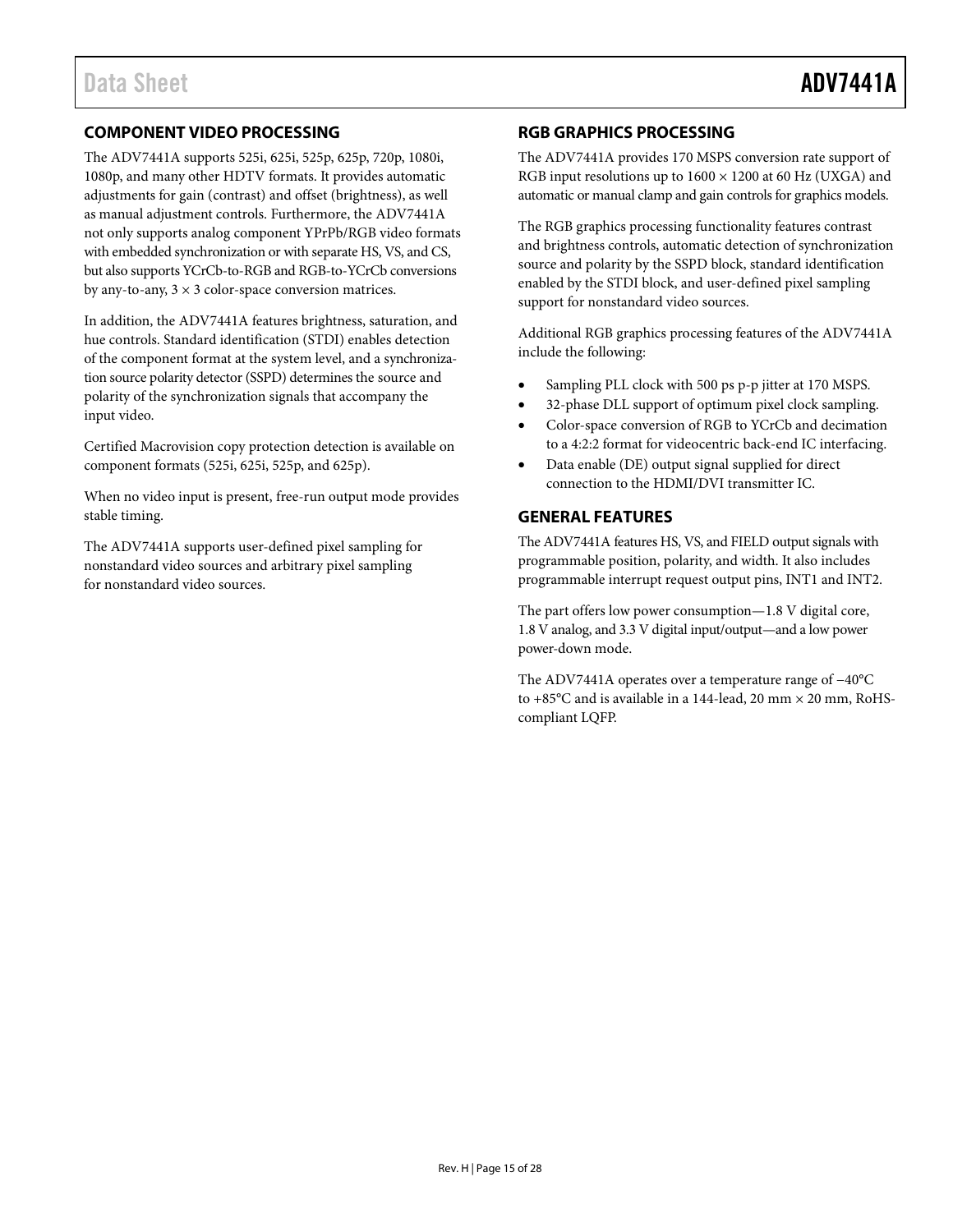### <span id="page-15-0"></span>THEORY OF OPERATION

### <span id="page-15-1"></span>**ANALOG FRONT END**

The ADV7441A analog front end comprises four 10-bit ADCs that digitize the analog video signal before applying it to the SDP or CP. The analog front end uses differential channels connected to each ADC to ensure high performance in mixed-signal applications.

The analog front end also includes a 12-channel input mux that enables multiple video signals to be applied to the ADV7441A. Current and voltage clamps are positioned in front of each ADC to ensure that the video signal remains within the range of the converter. Fine clamping of the video signals is performed downstream by digital fine clamping in either the CP or SDP.

The ADCs are configured to run in 4× oversampling mode when decoding composite and S-Video inputs. For component 525i, 625i, 525p, and 625p sources, 2× oversampling is performed, but 4× oversampling is available for component 525i and 625i. All other video standards are 1× oversampled. Oversampling the video signals reduces the cost and complexity of external antialiasing (AA) filters, with the additional benefit of increasing the signal-to-noise ratio (SNR).

The ADV7441A supports simultaneous processing of CVBS and RGB standard definition signals to enable SCART compatibility and overlay functionality. A combination of CVBS and RGB inputs can be mixed and output, as controlled by the I 2 C registers and the FB pin.

### <span id="page-15-2"></span>**HDMI RECEIVER**

The HDMI receiver on the ADV7441A incorporates active equalization of the HDMI data signals. This equalization compensates for the high frequency losses inherent in HDMI and DVI cables, especially those with long lengths and high frequencies. Because the ADV7441A can provide equalization compensation for cable lengths up to 30 meters, it is capable of achieving robust receiver performance at even the highest HDMI data rates.

With the inclusion of HDCP, displays can receive encrypted video content. The HDMI interface of the ADV7441A allows for authentication of a video receiver, decryption of encoded data at the receiver, and renewability of that authentication during transmission as specified by the HDCP 1.3 protocol.

The HDMI receiver also offers advanced audio functionality. The receiver contains an audio mute controller that can detect a variety of selectable conditions that may result in audible extraneous noise in the audio output. Upon detection of these conditions, the audio data can be ramped to prevent audio clicks and pops.

### <span id="page-15-3"></span>**STANDARD DEFINITION PROCESSOR**

The SDP section is capable of decoding a large selection of baseband video signals in composite, S-Video, and YUV formats. The video standards supported by the SDP include PAL (B/D/I/G/H/60/M/N/Nc), NTSC (M/J/4.43), and SECAM (B/D/G/K/L). The ADV7441A automatically detects the video standard and processes it accordingly. The SDP has a five-line, superadaptive, 2D comb filter that provides superior chrominance and luminance separation when decoding a composite video signal. This highly adaptive filter automatically adjusts its processing mode according to the video standard and signal quality without requiring user intervention. The SDP has an IF filter block that compensates for attenuation in the high frequency luma spectrum due to a tuner SAW filter.

The SDP has specific luminance and chrominance parameter control for brightness, contrast, saturation, and hue.

The ADV7441A implements the patented ADLLT algorithm to track varying video line lengths from sources such as VCRs. ADLLT enables the ADV7441A to track and decode poor quality video sources, such as VCRs, and noisy sources, such as tuner outputs, VCD players, and camcorders. The SDP also contains a CTI processor. This processor increases the edge rate on chroma transitions, resulting in a sharper video image.

The SDP can process a variety of VBI data services, such as teletext, closed captioning (CC), wide-screen signaling (WSS), a video programming system (VPS), vertical interval time codes (VITC), a copy generation management system (CGMS), and an extended data service (XDS). The ADV7441A SDP section has a Macrovision 7.1 detection circuit that allows it to detect Type I, Type II, and Type III protection levels. The decoder is fully robust to all Macrovision signal inputs.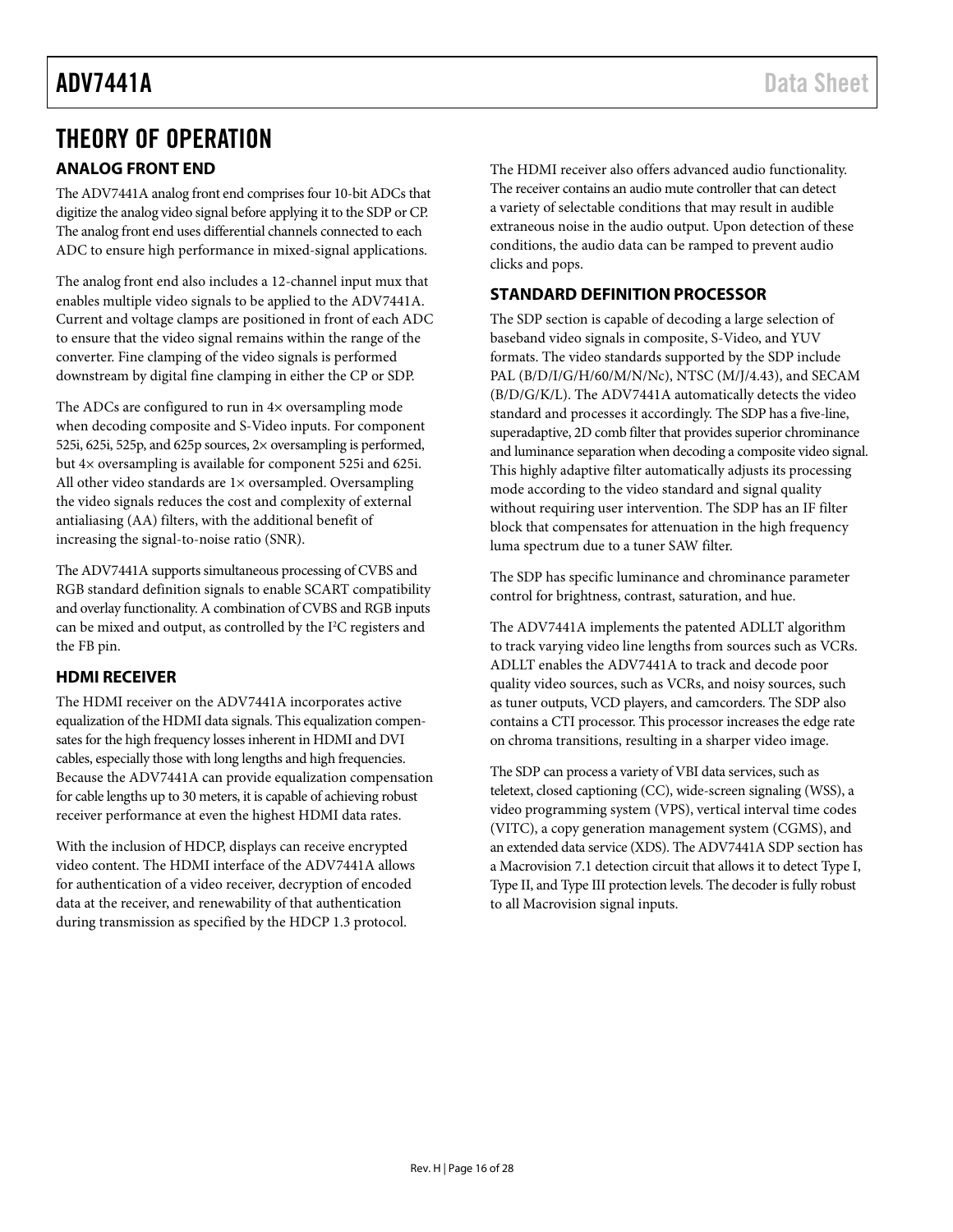### <span id="page-16-0"></span>**COMPONENT PROCESSOR (CP)**

The component processor section is capable of decoding and digitizing a wide range of component video formats in any color space. Component video standards supported by the CP are 525i, 625i, 525p, 625p, 720p, 1080i, 1080p, 1250i, VGA up to UXGA at 60 Hz, and many other standards.

The CP section of the ADV7441A contains an AGC block. This block is followed by a digital clamp circuit that ensures that the video signal is clamped to the correct blanking level. Automatic adjustments within the CP include gain (contrast) and offset (brightness); however, manual adjustment controls are also supported. If no embedded synchronization is present, the video gain can be set manually.

A fully programmable, any-to-any,  $3 \times 3$  color-space converter is placed before the CP section. This enables YPrPb-to-RGB and RGB-to-YCrCb conversions. Many other standards of color space can be implemented using the color-space converter.

A second fully programmable, any-to-any,  $3 \times 3$  color-space converter is placed in the back end of the CP core. This colorspace converter features advanced color controls, such as contrast, saturation, brightness, and hue controls.

The output section of the CP is highly flexible. It can be configured in single data rate (SDR) mode with one data packet per clock cycle. In SDR mode, a 16-/20-bit 4:2:2 or 24-/30-bit 4:4:4 output is possible. In these modes, HS/CS, VS/FIELD, and DE/FIELD (where applicable) timing reference signals are provided.

The CP section contains circuitry to enable the detection of Macrovision-encoded YPrPb signals for 525i, 625i, 525p, and 625p. It is designed to be fully robust when decoding these types of signals.

#### <span id="page-16-1"></span>**VBI DATA PROCESSOR**

VBI extraction of CGMS data is performed by the VBI data processor (VDP) section of the AD7441A for interlaced, progressive, and high definition scanning rates. The data extracted is read back over the  $I^2C$  interface.

For more detailed product information about the ADV7441A, contact a local Analog Devices sales representative or field applications engineer (FAE).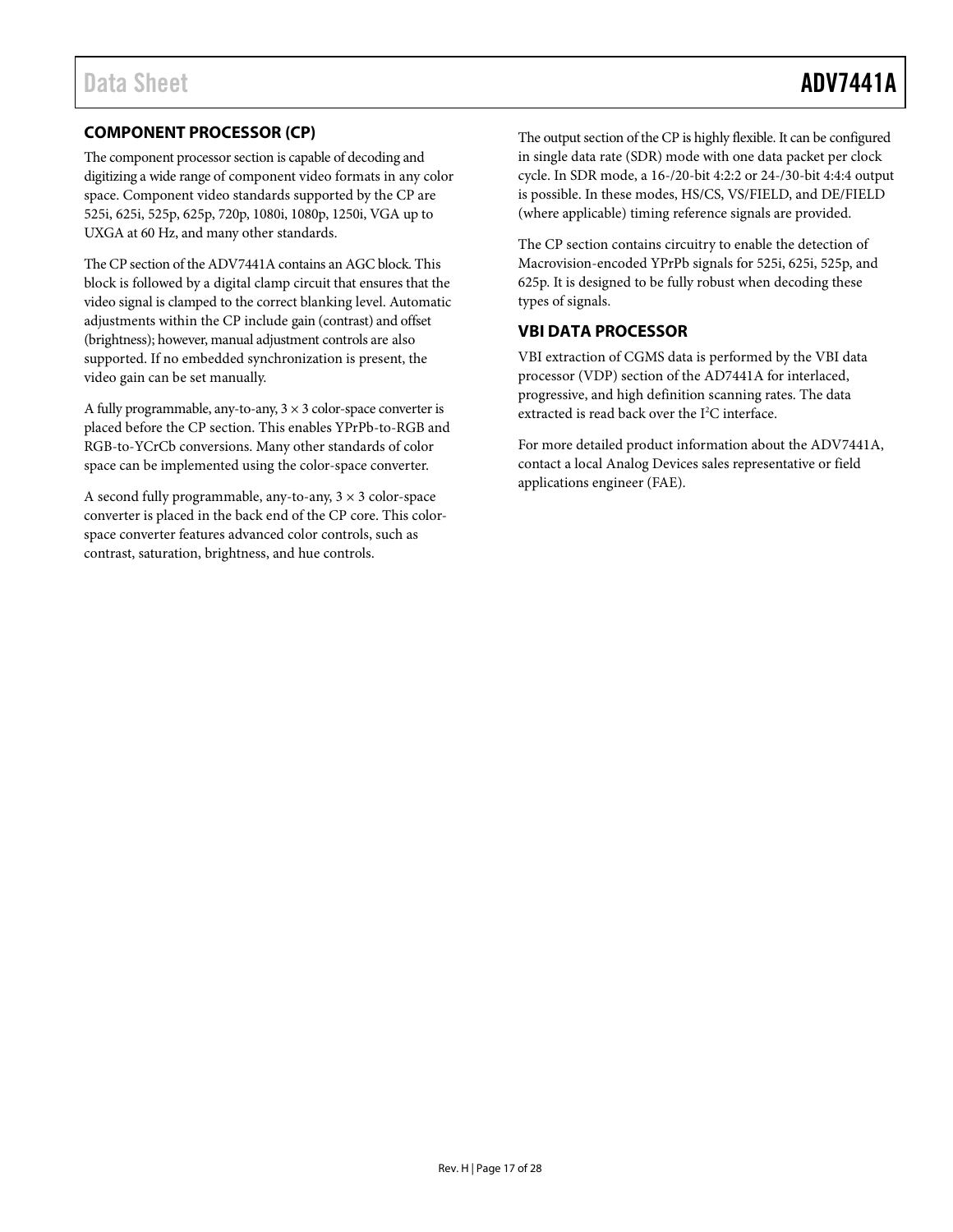### <span id="page-17-0"></span>PIXEL OUTPUT FORMATTING

Note that unused pins of the pixel output port are driven with a low voltage.

|                  |        |                              |    | Data Port Pins P[19:0] |    |    |            |        |    |    |    |    |   |   |   |           |         |         |                         |   |  |             |
|------------------|--------|------------------------------|----|------------------------|----|----|------------|--------|----|----|----|----|---|---|---|-----------|---------|---------|-------------------------|---|--|-------------|
| <b>Processor</b> | Mode   | Format                       | 19 | 18                     | 17 | 16 | 15         | 14     | 13 | 12 | 11 | 10 | 9 | 8 | 7 | 6         | 5       | 4       | $\overline{\mathbf{3}}$ | 2 |  | $\mathbf 0$ |
| <b>SDP</b>       | Mode 1 | Video output<br>8-bit 4:2:2  |    |                        |    |    | YCrCb[7:0] |        |    |    |    |    |   |   |   |           |         |         |                         |   |  |             |
| <b>SDP</b>       | Mode 2 | Video output<br>10-bit 4:2:2 |    |                        |    |    | YCrCb[9:0] |        |    |    |    |    |   |   |   |           |         |         |                         |   |  |             |
| <b>SDP</b>       | Mode 3 | Video output<br>16-bit 4:2:2 |    |                        |    |    | Y[7:0]     |        |    |    |    |    |   |   |   | CrCb[7:0] |         |         |                         |   |  |             |
| <b>SDP</b>       | Mode 4 | Video output<br>20-bit 4:2:2 |    |                        |    |    |            | Y[9:0] |    |    |    |    |   |   |   |           |         | Cb[9:0] |                         |   |  |             |
| <b>SDP</b>       | Mode 5 | Video output<br>24-bit 4:4:4 |    |                        |    |    | Y[7:0]     |        |    |    |    |    |   |   |   |           | Cb[7:0] |         |                         |   |  |             |
| <b>SDP</b>       | Mode 6 | Video output<br>30-bit 4:4:4 |    |                        |    |    |            | Y[9:0] |    |    |    |    |   |   |   |           |         | Cb[9:0] |                         |   |  |             |

#### **Table 8. Standard Definition Pixel Port Modes (P19 to P0)**

#### **Table 9. Standard Definition Pixel Port Modes (P29 to P20)**

|                  |        |                              |    |    |    |    |         | Data Port Pins P[29:20] |    |    |    |    |
|------------------|--------|------------------------------|----|----|----|----|---------|-------------------------|----|----|----|----|
| <b>Processor</b> | Mode   | Format                       | 29 | 28 | 27 | 26 | 25      | 24                      | 23 | 22 | 21 | 20 |
| <b>SDP</b>       | Mode 1 | Video output<br>8-bit 4:2:2  |    |    |    |    |         |                         |    |    |    |    |
| <b>SDP</b>       | Mode 2 | Video output<br>10-bit 4:2:2 |    |    |    |    |         |                         |    |    |    |    |
| <b>SDP</b>       | Mode 3 | Video output<br>16-bit 4:2:2 |    |    |    |    |         |                         |    |    |    |    |
| <b>SDP</b>       | Mode 4 | Video output<br>20-bit 4:2:2 |    |    |    |    |         |                         |    |    |    |    |
| <b>SDP</b>       | Mode 5 | Video output<br>24-bit 4:4:4 |    |    |    |    | Cr[7:0] |                         |    |    |    |    |
| <b>SDP</b>       | Mode 6 | Video output<br>30-bit 4:4:4 |    |    |    |    |         | Cr[9:0]                 |    |    |    |    |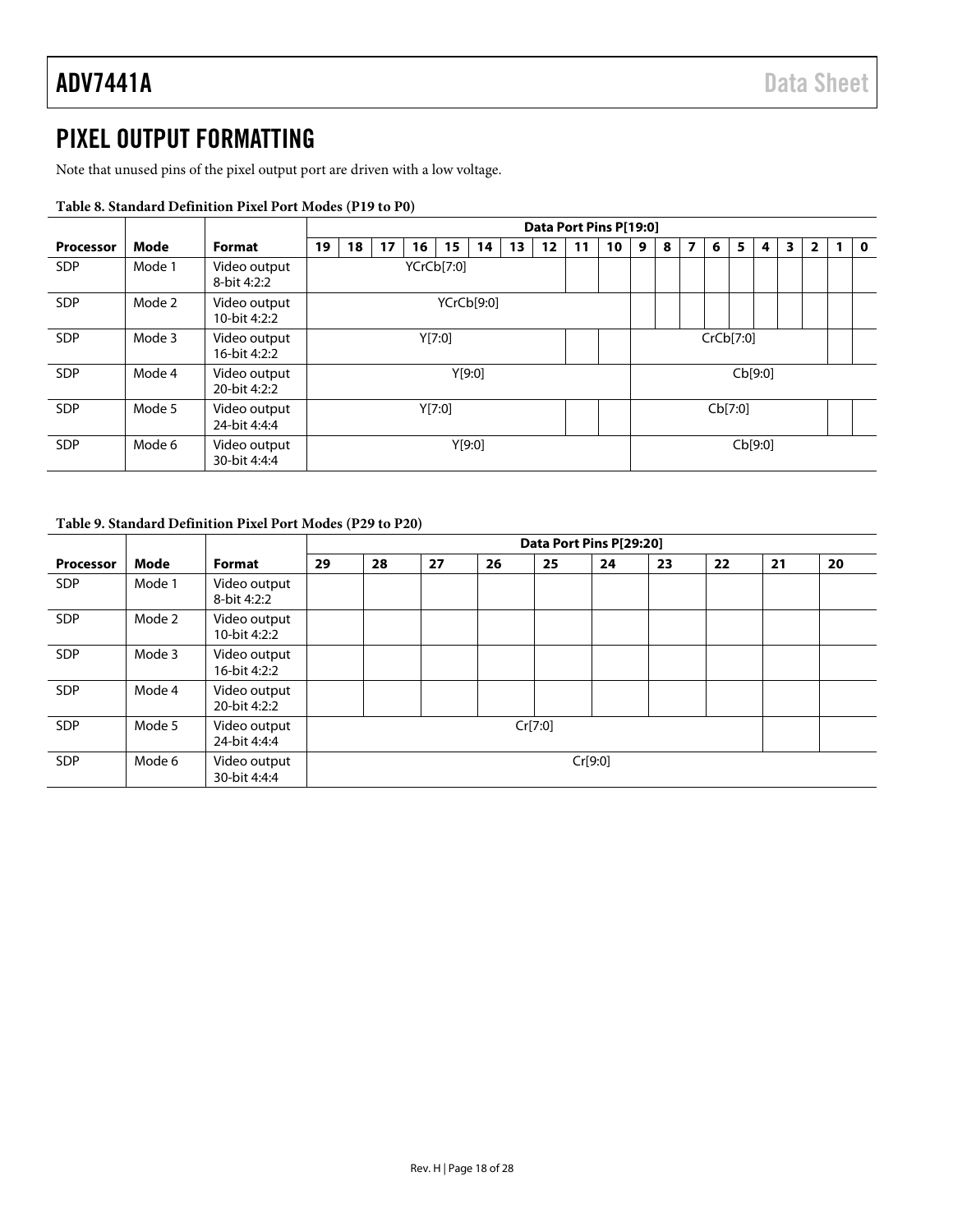| Table 10. Component Processor Pixel Output Pin Map (P19 to P0) |  |  |
|----------------------------------------------------------------|--|--|
|                                                                |  |  |

<span id="page-18-1"></span><span id="page-18-0"></span>

|                        |         |                                              | <b>Output of Data Port Pins P[19:0]</b>                                                         |                                              |    |                                             |             |                                                 |                                              |    |    |            |            |    |                     |                                              |   |                                              |   |   |   |                         |                                           |             |  |  |
|------------------------|---------|----------------------------------------------|-------------------------------------------------------------------------------------------------|----------------------------------------------|----|---------------------------------------------|-------------|-------------------------------------------------|----------------------------------------------|----|----|------------|------------|----|---------------------|----------------------------------------------|---|----------------------------------------------|---|---|---|-------------------------|-------------------------------------------|-------------|--|--|
| Processor <sup>1</sup> | Mode    | Format                                       | 19                                                                                              | 18                                           | 17 | 16                                          | 15          |                                                 | 14                                           | 13 | 12 |            | 11         | 10 | 9                   | 8                                            | 7 | 6                                            | 5 | 4 | 3 | $\overline{\mathbf{2}}$ | 1                                         | $\mathbf 0$ |  |  |
| <b>CP</b>              | Mode 1  | Video output<br>8-bit 4:2:2 <sup>2</sup>     |                                                                                                 |                                              |    | YCrCb[7:0]                                  |             |                                                 |                                              |    |    |            |            |    |                     |                                              |   |                                              |   |   |   |                         |                                           |             |  |  |
| <b>CP</b>              | Mode 2  | Video output<br>10-bit 4:2:2 <sup>2</sup>    |                                                                                                 |                                              |    |                                             | YCrCb[9:0]  |                                                 |                                              |    |    |            |            |    |                     |                                              |   |                                              |   |   |   |                         |                                           |             |  |  |
| <b>CP</b>              | Mode 3  | Video output<br>12-bit 4:2:2 <sup>2</sup>    |                                                                                                 |                                              |    |                                             | YCrCb[11:2] |                                                 |                                              |    |    |            |            |    |                     |                                              |   |                                              |   |   |   |                         |                                           |             |  |  |
| CP                     | Mode 4  | Video output<br>12-bit 4:2:2 <sup>2</sup>    |                                                                                                 |                                              |    | YCrCb[11:4]                                 |             |                                                 |                                              |    |    |            |            |    |                     |                                              |   |                                              |   |   |   |                         |                                           |             |  |  |
| <b>CP</b>              | Mode 5  | Video output<br>12-bit 4:2:2 <sup>2</sup>    |                                                                                                 | YCrCb[11:4]                                  |    |                                             |             |                                                 | YCrCb[3:0]                                   |    |    |            |            |    |                     |                                              |   |                                              |   |   |   |                         |                                           |             |  |  |
| <b>CP</b>              | Mode 6  | Video output<br>16-bit 4:2:2 <sup>3, 4</sup> |                                                                                                 |                                              |    | CHA[7:0] (default data is Y[7:0])           |             |                                                 |                                              |    |    |            |            |    |                     | CHB/CHC[7:0] (default data is                |   | Cr/Cb[7:0])                                  |   |   |   |                         |                                           |             |  |  |
| <b>CP</b>              | Mode 7  | Video output<br>20-bit 4:2:2 <sup>3,4</sup>  |                                                                                                 |                                              |    | CHA[9:0] (default data is Y[9:0])           |             |                                                 |                                              |    |    |            |            |    |                     |                                              |   |                                              |   |   |   |                         | CHB/CHC[9:0] (default data is Cr/Cb[9:0]) |             |  |  |
| <b>CP</b>              | Mode 8  | Video output<br>20-bit 4:2:22 <sup>3,4</sup> |                                                                                                 | CHA[9:2] (default data is Y[9:2])            |    |                                             |             |                                                 | CHB/CHC[9:2] (default data is<br>Cr/Cb[9:2]) |    |    |            |            |    |                     |                                              |   |                                              |   |   |   |                         |                                           |             |  |  |
| <b>CP</b>              | Mode 9  | Video output<br>24-bit 4:2:2 <sup>3,4</sup>  |                                                                                                 | Y[11:2]                                      |    |                                             |             |                                                 |                                              |    |    |            | CrCb[11:2] |    |                     |                                              |   |                                              |   |   |   |                         |                                           |             |  |  |
| <b>CP</b>              | Mode 10 | Video output<br>24-bit 4:2:2 <sup>3,4</sup>  |                                                                                                 |                                              |    | Y[11:4]                                     |             |                                                 |                                              |    |    |            |            |    |                     |                                              |   | CrCb[11:4]                                   |   |   |   |                         |                                           |             |  |  |
| <b>CP</b>              | Mode 11 | Video output<br>24-bit 4:2:23,4              |                                                                                                 |                                              |    | Y[11:4]                                     |             |                                                 |                                              |    |    |            |            |    | CrCb[3:0]<br>Y[3:0] |                                              |   |                                              |   |   |   |                         |                                           |             |  |  |
| <b>CP</b>              | Mode 12 | Video output<br>24-bit 4:4:4 <sup>3,4</sup>  |                                                                                                 |                                              |    | CHA[7:0] (default data is G[7:0] or Y[7:0]) |             |                                                 |                                              |    |    |            |            |    |                     | CHB[7:0] (default data is R[7:0]             |   | or Cr[7:0])                                  |   |   |   |                         |                                           |             |  |  |
| <b>CP</b>              | Mode 13 | Video output<br>24-bit 4:4:4 <sup>3,4</sup>  |                                                                                                 |                                              |    | CHA[7:0] (default data is G[7:0] or Y[7:0]) |             |                                                 |                                              |    |    |            |            |    |                     | CHC[7:0] (default data is B[7:0]             |   | or Cb[7:0])                                  |   |   |   |                         |                                           |             |  |  |
| <b>CP</b>              | Mode 14 | Video output<br>24-bit 4:4:4 <sup>3,4</sup>  | CHC[7:0] (default data is B[7:0] or Cb[7:0])<br>CHA[7:0] (default data is G[7:0]                |                                              |    |                                             |             |                                                 |                                              |    |    | or Y[7:0]) |            |    |                     |                                              |   |                                              |   |   |   |                         |                                           |             |  |  |
| <b>CP</b>              | Mode 15 | Video output<br>24-bit 4:4:4 <sup>3,4</sup>  | CHC[7:0] (default data is B[7:0] or Cb[7:0])<br>CHB[7:0] (default data is R[7:0]<br>or Cr[7:0]) |                                              |    |                                             |             |                                                 |                                              |    |    |            |            |    |                     |                                              |   |                                              |   |   |   |                         |                                           |             |  |  |
| <b>CP</b>              | Mode 16 | Video output<br>30-bit 4:4:43,4              |                                                                                                 | CHA[9:0] (default data is G[9:0] or Y[9:0])  |    |                                             |             |                                                 |                                              |    |    |            |            |    |                     | CHB[9:0] (default data is R[9:0] or Cr[9:0]) |   |                                              |   |   |   |                         |                                           |             |  |  |
| <b>CP</b>              | Mode 17 | Video output<br>30-bit 4:4:43,4              |                                                                                                 | CHA[9:0] (default data is G[9:0] or Y[9:0])  |    |                                             |             | CHC[9:0] (default data is B[9:0] or<br>Cb[9:0]) |                                              |    |    |            |            |    |                     |                                              |   |                                              |   |   |   |                         |                                           |             |  |  |
| <b>CP</b>              | Mode 18 | Video output<br>30-bit 4:4:4 <sup>3,4</sup>  |                                                                                                 | CHC[9:0] (default data is B[9:0] or Cb[9:0]) |    |                                             |             |                                                 | CHA[9:0] (default data is G[9:0] or Y[9:0])  |    |    |            |            |    |                     |                                              |   |                                              |   |   |   |                         |                                           |             |  |  |
| <b>CP</b>              | Mode 19 | Video output<br>30-bit 4:2:2 <sup>3,4</sup>  |                                                                                                 | CHC[9:0] (default data is B[9:0] or Cb[9:0]) |    |                                             |             |                                                 |                                              |    |    |            |            |    |                     |                                              |   | CHB[9:0] (default data is R[9:0] or Cr[9:0]) |   |   |   |                         |                                           |             |  |  |

<sup>1</sup> The CP processor uses the digitizer or HDMI as input.

<sup>2</sup> Maximum pixel clock rate of 54 MHz.

<sup>3</sup> Maximum pixel clock rate of 170 MHz for analog digitizer.

<sup>4</sup> Maximum pixel clock rate of 165 MHz for HDMI.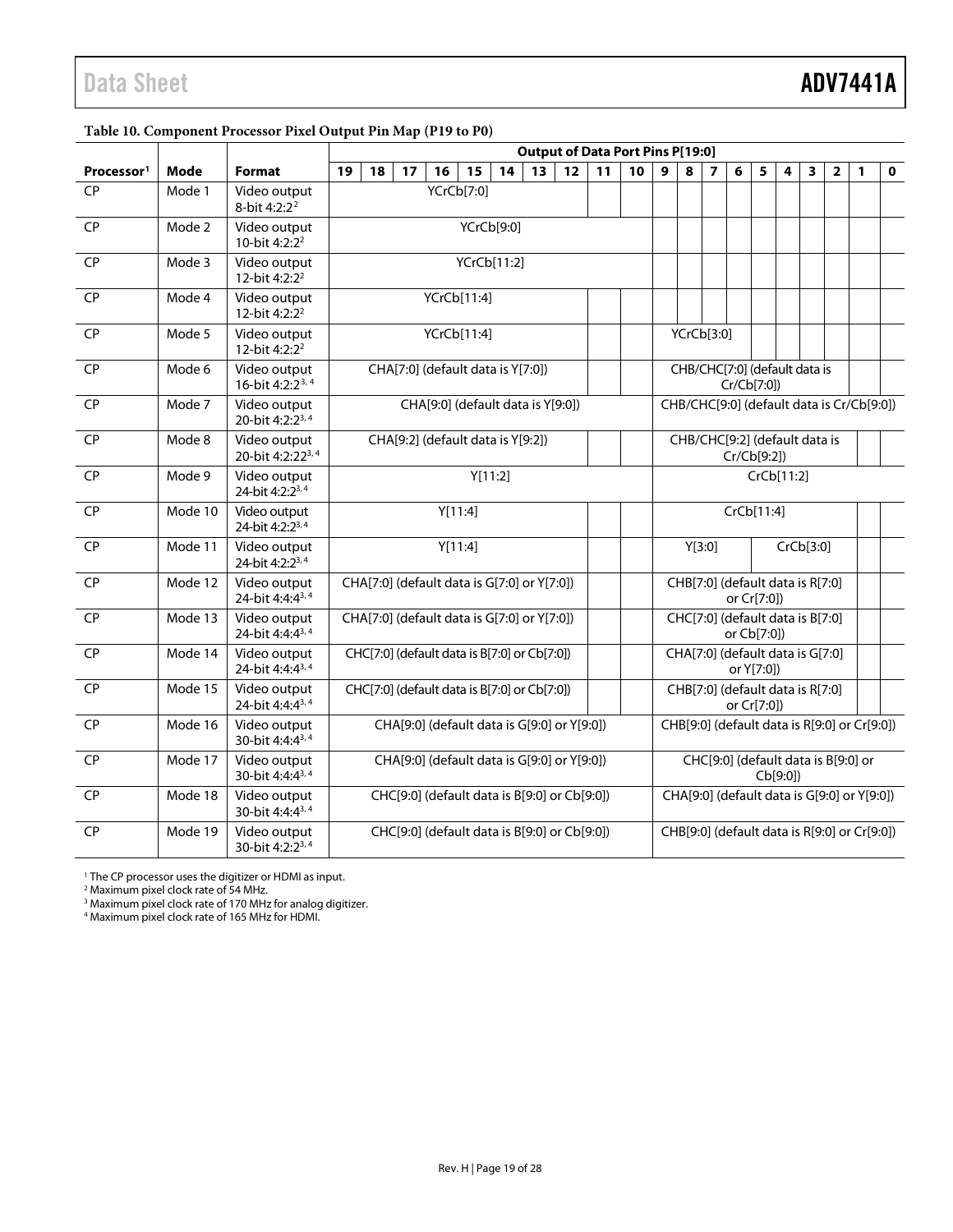## ADV7441A Data Sheet

<span id="page-19-1"></span><span id="page-19-0"></span>

|                        |             |                                              | Twore The Component Freecessor Flater Curput Fin $m\psi$ (F2) to 120<br><b>Output of Data Port Pins P[29:20]</b> |                                           |           |           |            |                                           |            |            |    |    |  |
|------------------------|-------------|----------------------------------------------|------------------------------------------------------------------------------------------------------------------|-------------------------------------------|-----------|-----------|------------|-------------------------------------------|------------|------------|----|----|--|
| Processor <sup>1</sup> | <b>Mode</b> | <b>Format</b>                                | 29                                                                                                               | 28                                        | 27        | 26        | 25         | 24                                        | 23         | 22         | 21 | 20 |  |
| <b>CP</b>              | Mode 1      | Video output<br>8-bit 4:2:2 <sup>2</sup>     |                                                                                                                  |                                           |           |           |            |                                           |            |            |    |    |  |
| <b>CP</b>              | Mode 2      | Video output<br>10-bit 4:2:2 <sup>2</sup>    |                                                                                                                  |                                           |           |           |            |                                           |            |            |    |    |  |
| CP                     | Mode 3      | Video output<br>12-bit 4:2:2 <sup>2</sup>    |                                                                                                                  |                                           |           |           |            |                                           |            | YCrCb[1:0] |    |    |  |
| CP                     | Mode 4      | Video output<br>12-bit 4:2:2 <sup>2</sup>    |                                                                                                                  |                                           |           |           |            |                                           | YCrCb[3:0] |            |    |    |  |
| CP                     | Mode 5      | Video output<br>12-bit 4:2:2 <sup>2</sup>    |                                                                                                                  |                                           |           |           |            |                                           |            |            |    |    |  |
| CP                     | Mode 6      | Video output<br>16-bit 4:2:2 <sup>3, 4</sup> |                                                                                                                  |                                           |           |           |            |                                           |            |            |    |    |  |
| <b>CP</b>              | Mode 7      | Video output<br>20-bit 4:2:2 <sup>3,4</sup>  |                                                                                                                  |                                           |           |           |            |                                           |            |            |    |    |  |
| <b>CP</b>              | Mode 8      | Video output<br>20-bit 4:2:2 <sup>3,4</sup>  |                                                                                                                  | Y[1:0]                                    |           | CrCb[1:0] |            |                                           |            |            |    |    |  |
| <b>CP</b>              | Mode 9      | Video output<br>24-bit 4:2:2 <sup>3,4</sup>  |                                                                                                                  |                                           |           | CrCb[1:0] |            |                                           |            | Y[1:0]     |    |    |  |
| <b>CP</b>              | Mode 10     | Video output<br>24-bit 4:2:2 <sup>3,4</sup>  |                                                                                                                  |                                           | CrCb[3:0] |           |            |                                           | Y[3:0]     |            |    |    |  |
| <b>CP</b>              | Mode 11     | Video output<br>24-bit 4:2:2 <sup>3,4</sup>  |                                                                                                                  |                                           |           |           | CrCb[11:4] |                                           |            |            |    |    |  |
| CP                     | Mode 12     | Video output<br>24-bit 4:4:43,4              |                                                                                                                  |                                           |           |           |            | CHC[7:0] (for example, B[7:0] or Cb[7:0]) |            |            |    |    |  |
| CP                     | Mode 13     | Video output<br>24-bit 4:4:4 <sup>3,4</sup>  |                                                                                                                  |                                           |           |           |            | CHB[7:0] (for example, R[7:0] or Cr[7:0]) |            |            |    |    |  |
| CP                     | Mode 14     | Video output<br>24-bit 4:4:4 <sup>3,4</sup>  |                                                                                                                  |                                           |           |           |            | CHB[7:0] (for example, R[7:0] or Cr[7:0]) |            |            |    |    |  |
| <b>CP</b>              | Mode 15     | Video output<br>24-bit 4:4:4 <sup>3,4</sup>  |                                                                                                                  |                                           |           |           |            | CHA[7:0] (for example, G[7:0] or Y[7:0])  |            |            |    |    |  |
| CP                     | Mode 16     | Video output<br>30-bit 4:4:4 <sup>3,4</sup>  |                                                                                                                  |                                           |           |           |            | CHC[9:0] (for example, B[9:0] or Cb[9:0]) |            |            |    |    |  |
| CP                     | Mode 17     | Video output<br>30-bit 4:4:4 <sup>3,4</sup>  |                                                                                                                  |                                           |           |           |            | CHB[9:0] (for example, R[9:0] or Cr[9:0]) |            |            |    |    |  |
| <b>CP</b>              | Mode 18     | Video output<br>30-bit 4:4:4 <sup>3,4</sup>  |                                                                                                                  | CHB[9:0] (for example, R[9:0] or Cr[9:0]) |           |           |            |                                           |            |            |    |    |  |
| <b>CP</b>              | Mode 19     | Video output<br>30-bit 4:2:2 <sup>3,4</sup>  |                                                                                                                  |                                           |           |           |            | CHA[9:0] (for example, G[9:0] or Y[9:0])  |            |            |    |    |  |

#### **Table 11. Component Processor Pixel Output Pin Map (P29 to P20)**

<sup>1</sup> The CP processor uses the digitizer or HDMI as input.

<sup>2</sup> Maximum pixel clock rate of 54 MHz.

<sup>3</sup> Maximum pixel clock rate of 170 MHz for analog digitizer.

<sup>4</sup> Maximum pixel clock rate of 165 MHz for HDMI.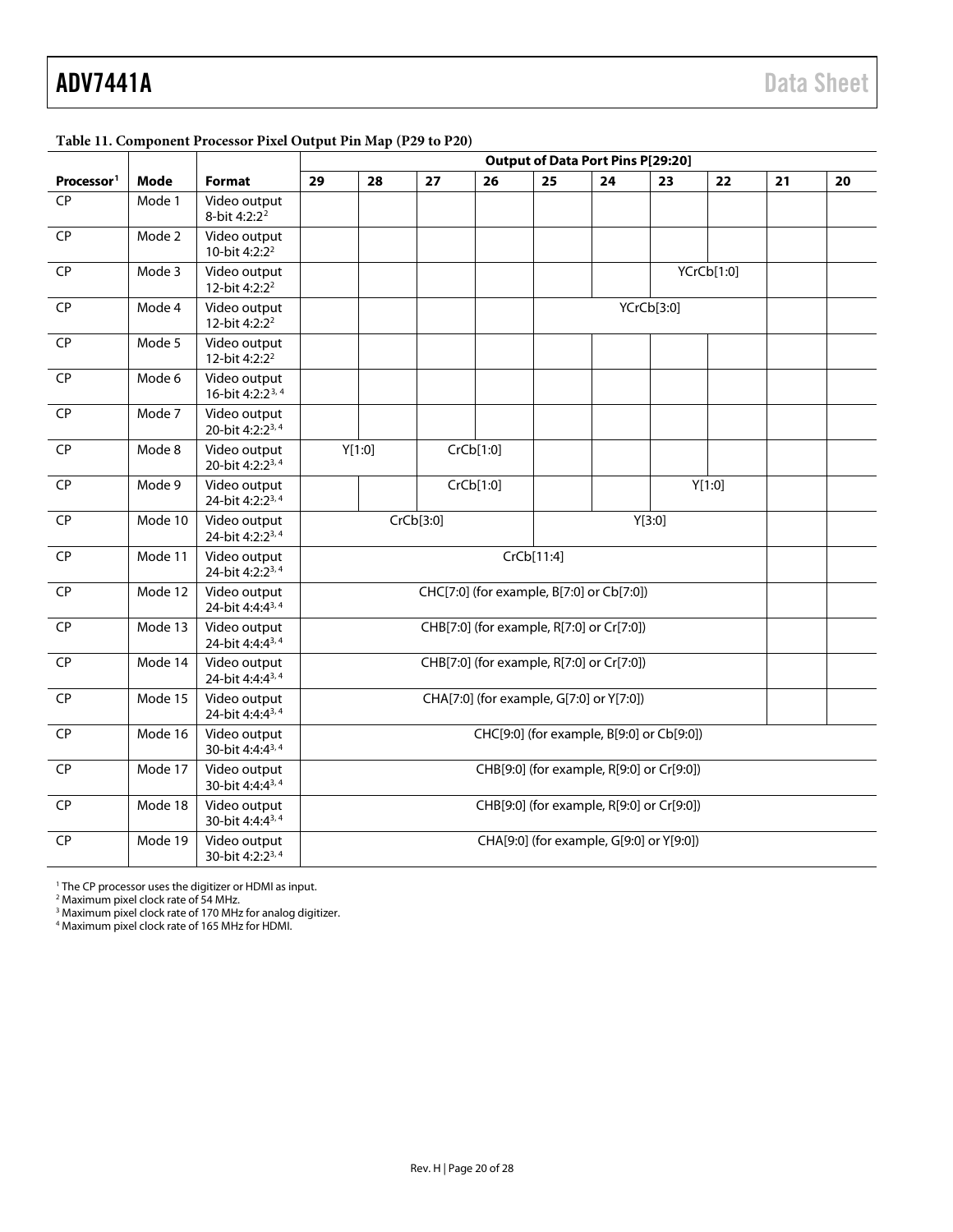#### <span id="page-20-0"></span>**REGISTER MAP ARCHITECTURE**

The ADV7441A registers are controlled via a 2-wire serial (I<sup>2</sup>C-compatible) interface. The ADV7441A has eight maps, each with a unique I 2 C address. The state of the ALSB pin (Pin 13) sets Bit 2 of each register map address i[n Table 12.](#page-20-1)

#### <span id="page-20-1"></span>**Table 12. Register Map Addresses**

| <b>Register Map</b> | <b>Default Address</b><br>with $ALSB = Low$ | <b>Default Address</b><br>with $ALSB = High$ | <b>Programmable Address</b> | <b>Location Where Address</b><br><b>Can Be Programmed</b> |
|---------------------|---------------------------------------------|----------------------------------------------|-----------------------------|-----------------------------------------------------------|
| User Map            | 0x40                                        | 0x42                                         | Not programmable            | N/A                                                       |
| User Map 1          | 0x44                                        | 0x46                                         | Programmable                | User Map 2, Register 0xEB                                 |
| User Map 2          | 0x60                                        | 0x62                                         | Programmable                | User Map, Register 0x0E                                   |
| VDP Map             | 0x48                                        | 0x4A                                         | Programmable                | User Map 2, Register 0xEC                                 |
| Reserved Map        | 0x4C                                        | 0x4E                                         | Programmable                | User Map 2, Register 0xEA                                 |
| <b>HDMI Map</b>     | 0x68                                        | 0x6A                                         | Programmable                | User Map 2, Register 0xEF                                 |
| Repeater KSV Map    | 0x64                                        | 0x66                                         | Programmable                | User Map 2, Register 0xED                                 |
| EDID Map            | 0x6C                                        | 0x6E                                         | Programmable                | User Map 2, Register 0xEE                                 |



*Figure 7. Register Map Access Through the Main I2 C Port*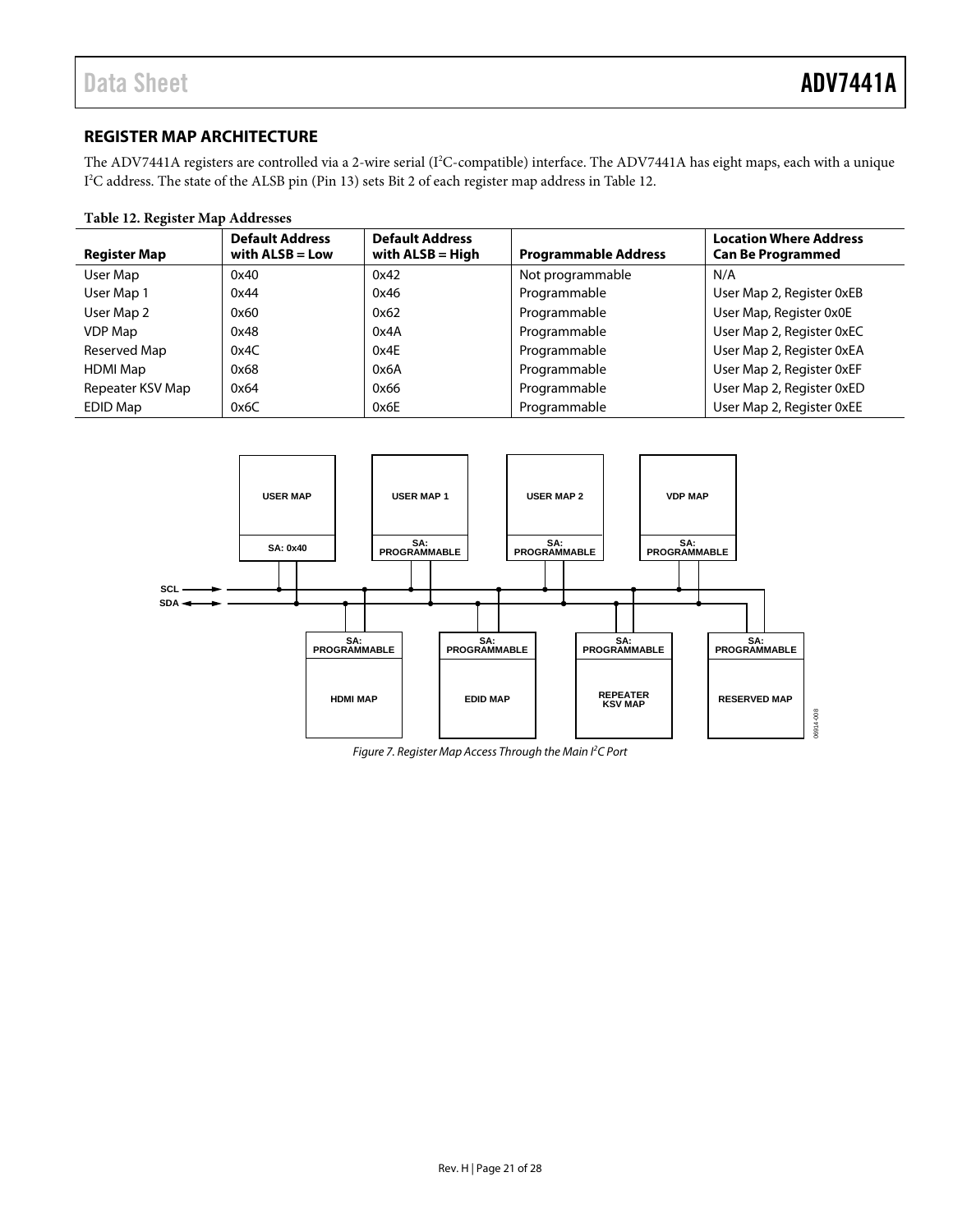### <span id="page-21-0"></span>TYPICAL CONNECTION DIAGRAM



*Figure 8. Typical Connection Diagram*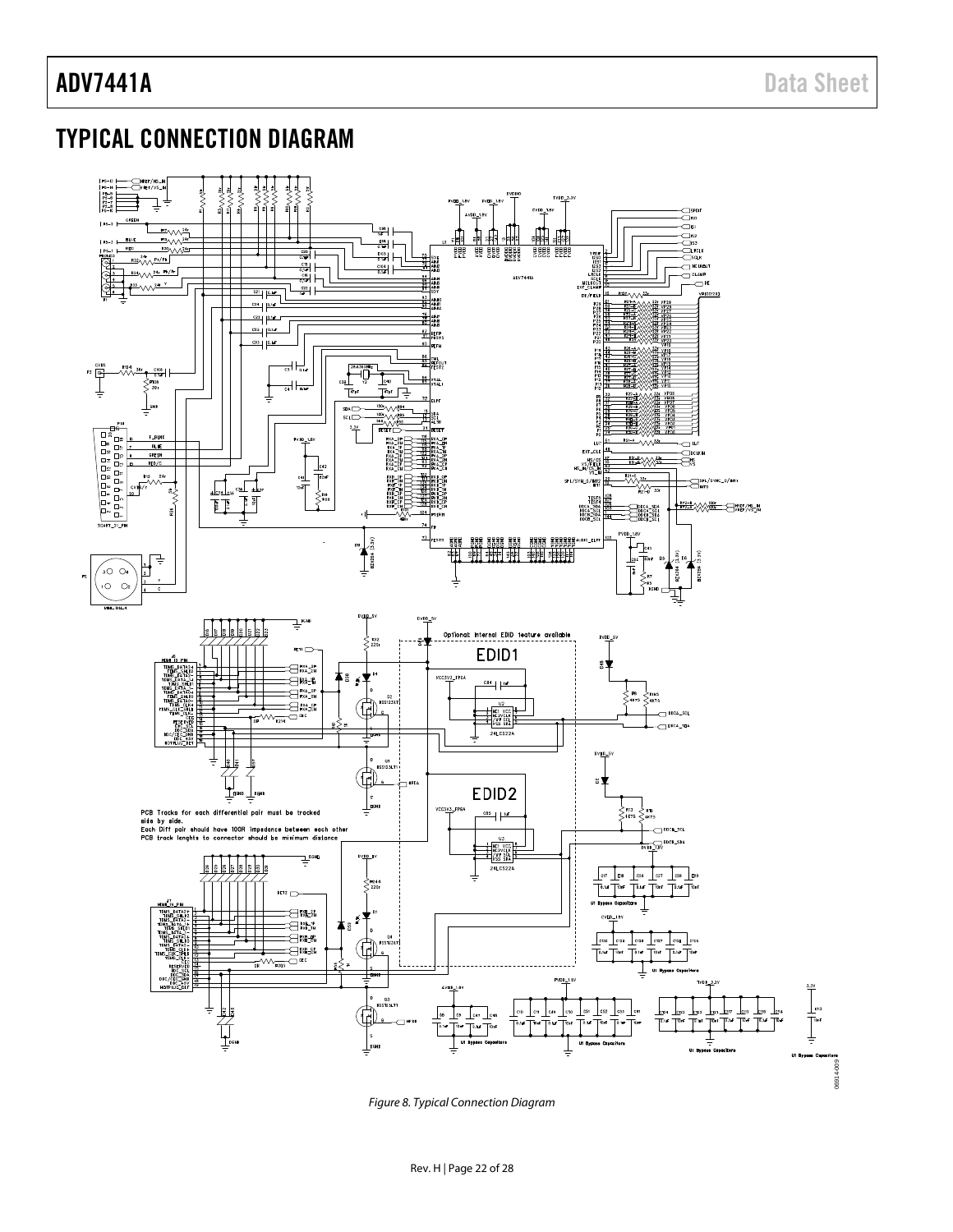#### <span id="page-22-0"></span>**RECOMMENDED EXTERNAL LOOP FILTER COMPONENTS**

Note that the external loop filter components for the ELPF and AUDIO\_ELPF pins should be placed as close as possible to the respective pins. The recommended component values are specified in Figure 9 and Figure 10.





*Figure 9. ELPF Components*

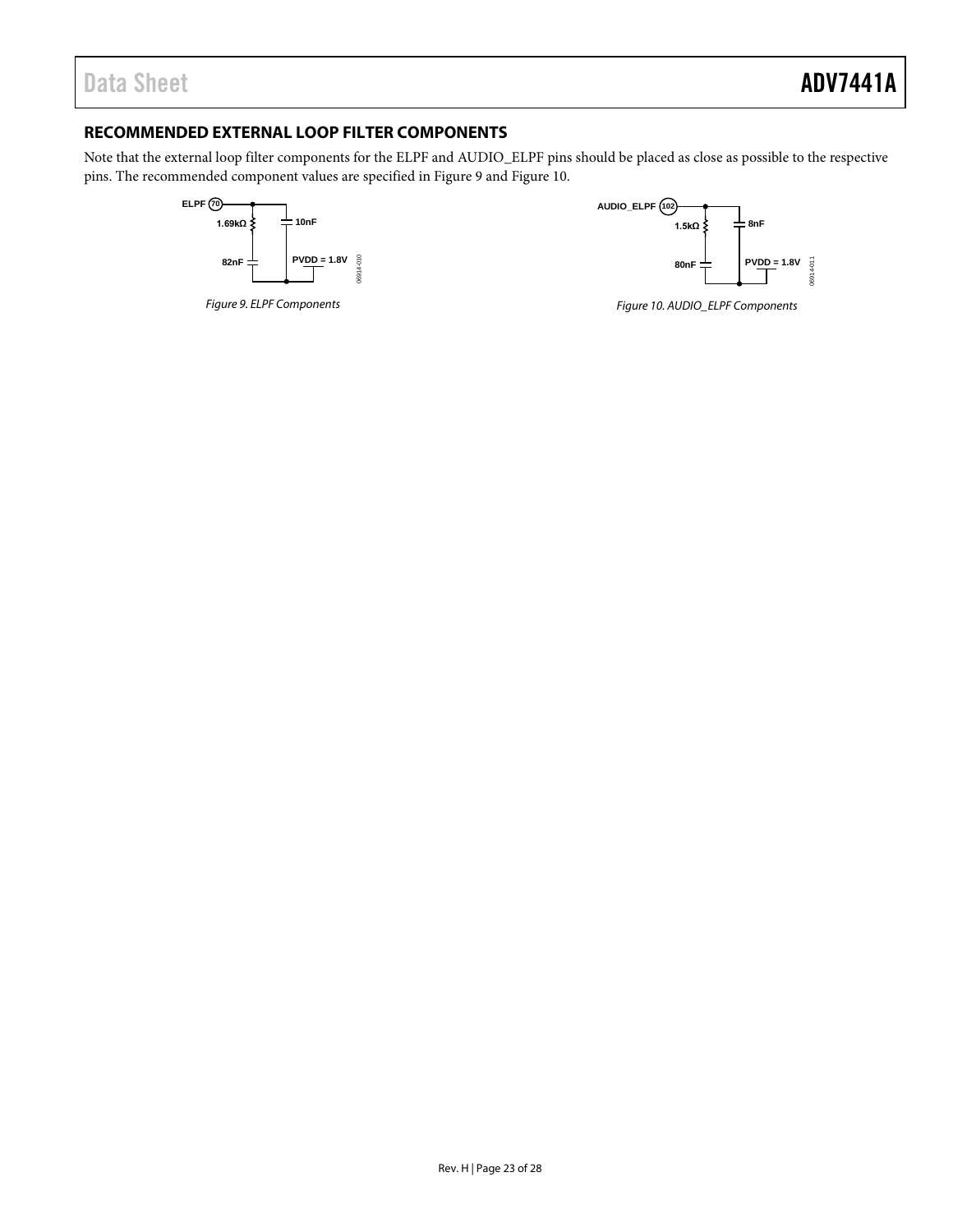### <span id="page-23-0"></span>ADV7441A EVALUATION PLATFORM

Analog Devices has developed an advanced TV (ATV) evaluation platform for the ADV7441A decoder. The evaluation platform consists of a motherboard and two daughterboards. The motherboard features a Xilinx FPGA for digital processing and muxing functions. The motherboard also features thre[e AD9742](http://www.analog.com/AD9742) devices (12-bit DACs) from Analog Devices. This allows the user to drive a VGA monitor with just the motherboard and front-end board.

The back end of the platform can be connected to a specially developed video output board from Analog Devices. This modular board features an Analog Devices encoder and an Analog Devices HDMI transmitter.

The front end of the platform consists of an ADV7441 evaluation board (EVAL-ADV7441AFEZ\_1). This evaluation board contains an ADV7441A decoder (se[e Table 13](#page-23-1) for details). The evaluation board feeds the digital outputs from the ADV7441A decoder to the FPGA on the motherboard.

#### <span id="page-23-1"></span>**Table 13. Front-End Modular Board Details**

| <b>Front-End Modular Board Model</b> | <b>On-Board Decoder</b> | <b>HDCP License Required</b> |  |  |  |  |  |
|--------------------------------------|-------------------------|------------------------------|--|--|--|--|--|
| EVAL-ADV7441AFEZ                     | ADV7441ABSTZ-170        | Yes                          |  |  |  |  |  |



*Figure 11. Functional Block Diagram of Evaluation Platform*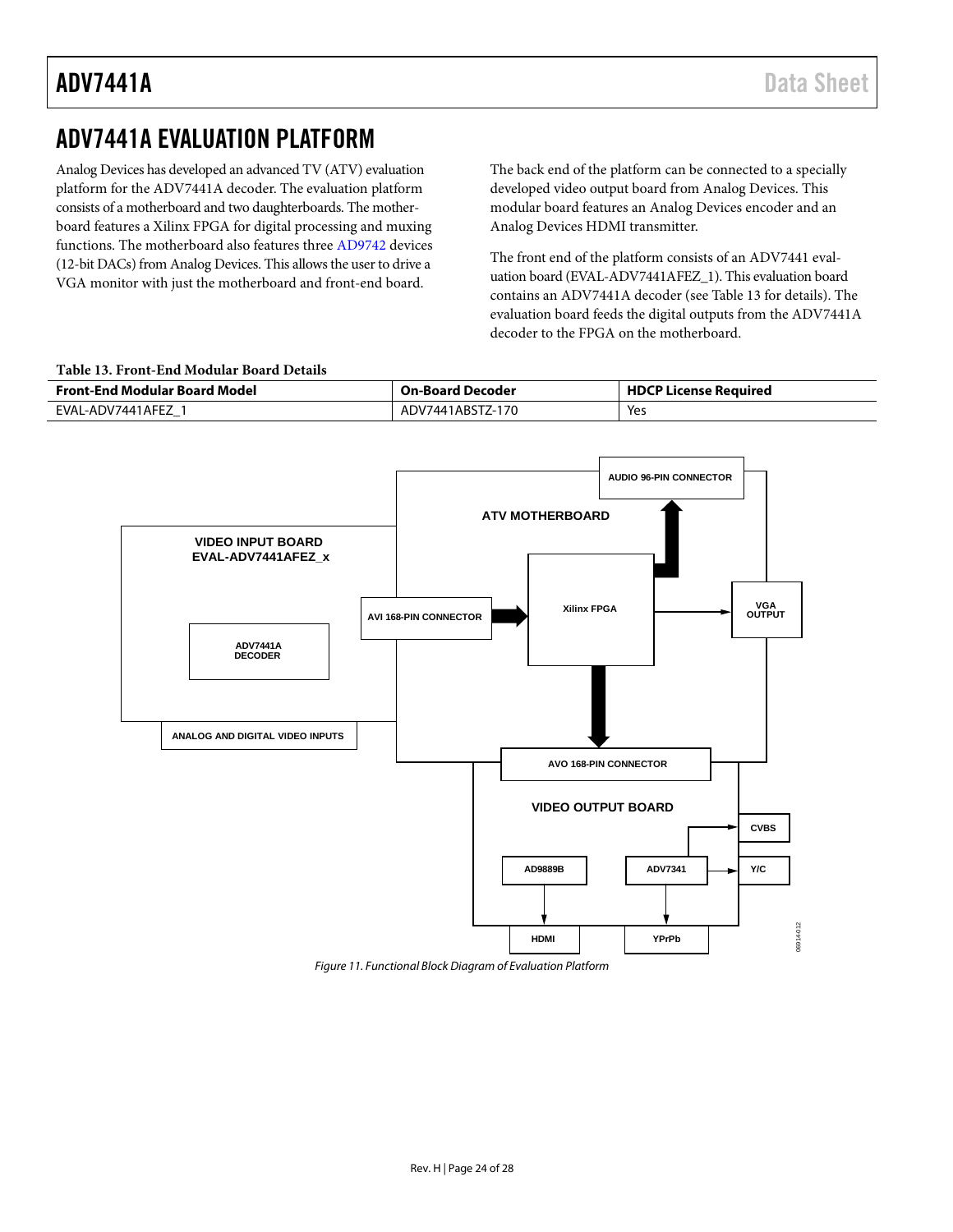### <span id="page-24-1"></span>OUTLINE DIMENSIONS



#### <span id="page-24-2"></span><span id="page-24-0"></span>**ORDERING GUIDE**

| Model <sup>1</sup> | <b>Notes</b> | <b>Temperature Range</b>           | <b>Package Description</b>                    | <b>Package Option</b> |
|--------------------|--------------|------------------------------------|-----------------------------------------------|-----------------------|
| ADV7441ABSTZ-170   |              | $-40^{\circ}$ C to $+85^{\circ}$ C | 144-Lead Low Profile Quad Flat Package [LQFP] | ST-144                |
| ADV7441ABSTZ-110   |              | $-40^{\circ}$ C to $+85^{\circ}$ C | 144-Lead Low Profile Quad Flat Package [LQFP] | ST-144                |
| ADV7441ABSTZ-5P    | 3, 4         | $-40^{\circ}$ C to $+85^{\circ}$ C | 144-Lead Low Profile Quad Flat Package [LQFP] | ST-144                |
| EVAL-ADV7441AFEZ 1 | 2, 5, 6      |                                    | <b>Front-End Evaluation Board</b>             |                       |

 $1 Z =$  RoHS Compliant Part.

<sup>2</sup> This part is programmed with internal HDCP keys. Customers must have HDCP adopter status (consult Digital Content Protection, LLC, for licensing requirements) to purchase any components with internal HDCP keys.

<sup>3</sup> Speed grade: 5 = 170 MHz. HDCP functionality: P = no HDCP functionality (professional version).

<sup>4</sup> Professional version for non-HDCP encrypted applications. Purchaser is not required to be an HDCP adopter.

<sup>5</sup> Front-end board for the ATV evaluation platform, fitted with ADV7441ABSTZ-170 decoder. See th[e ADV7441A Evaluation Platform](#page-23-0) section for details on the evaluation platform.

<sup>6</sup> An ATV motherboard is also required to process the ADV7441A digital outputs and achieve video output. An ATV video output board is optional to evaluate performance through an HDMI Tx and video encoder.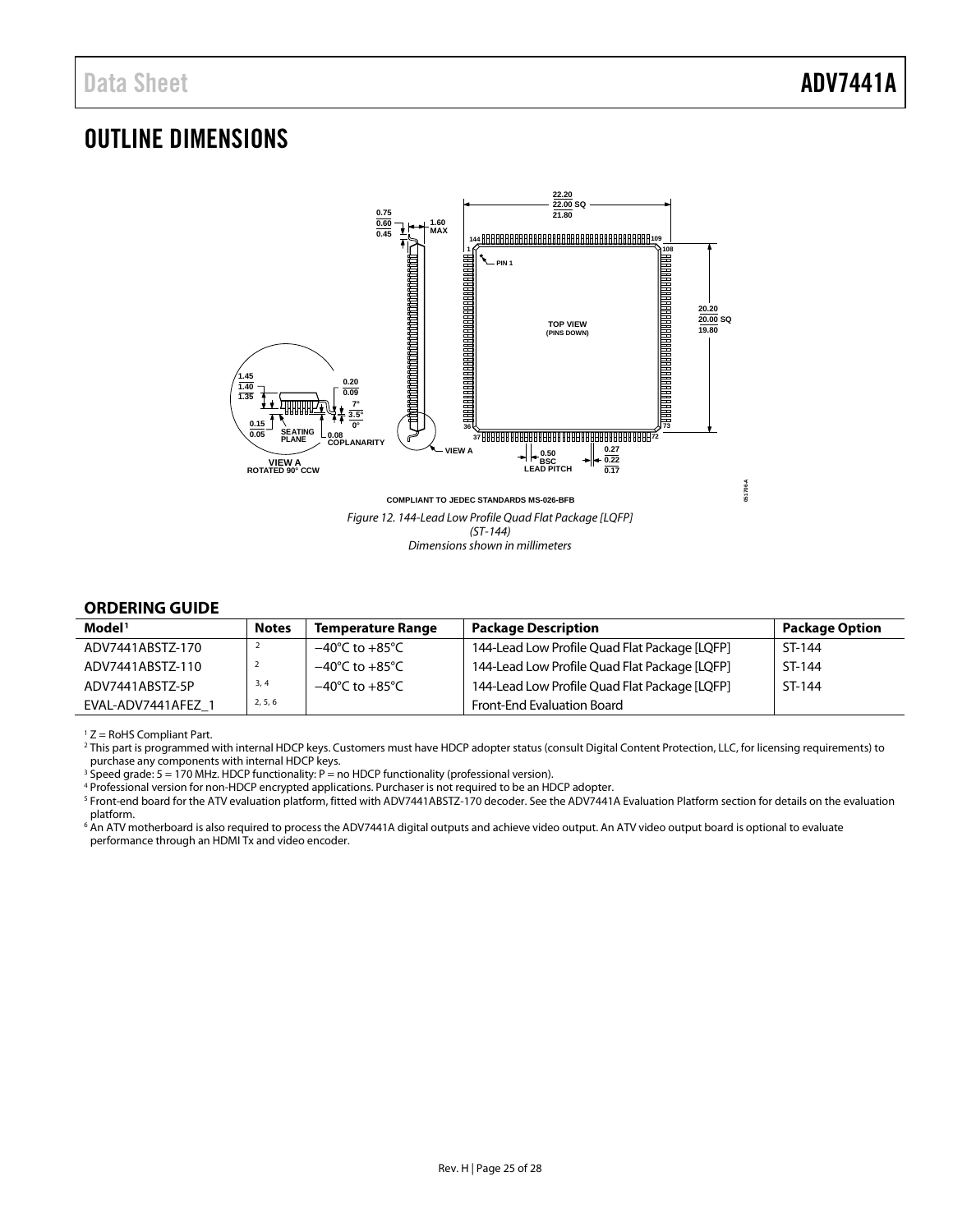## ADV7441A Data Sheet

### **NOTES**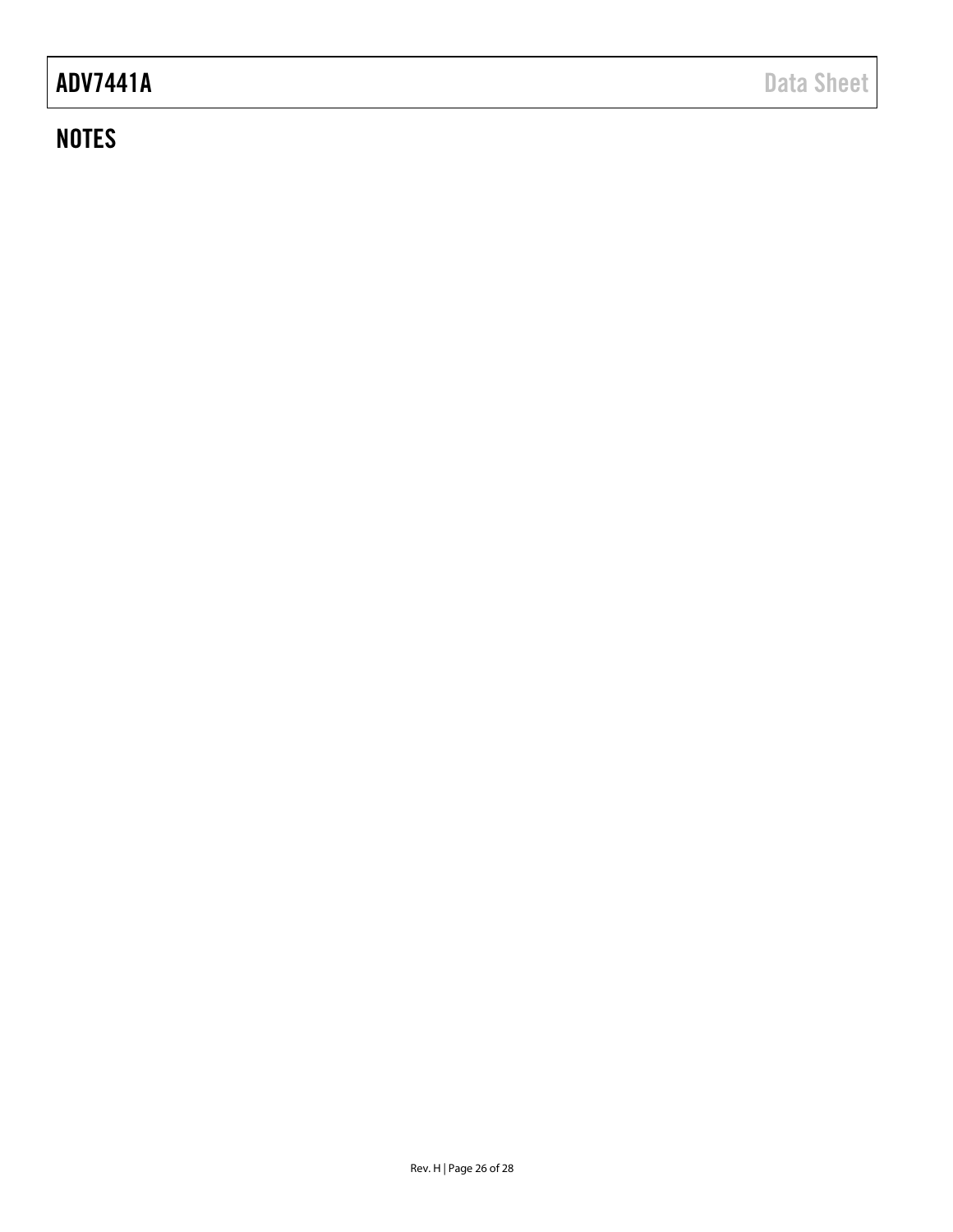## **NOTES**